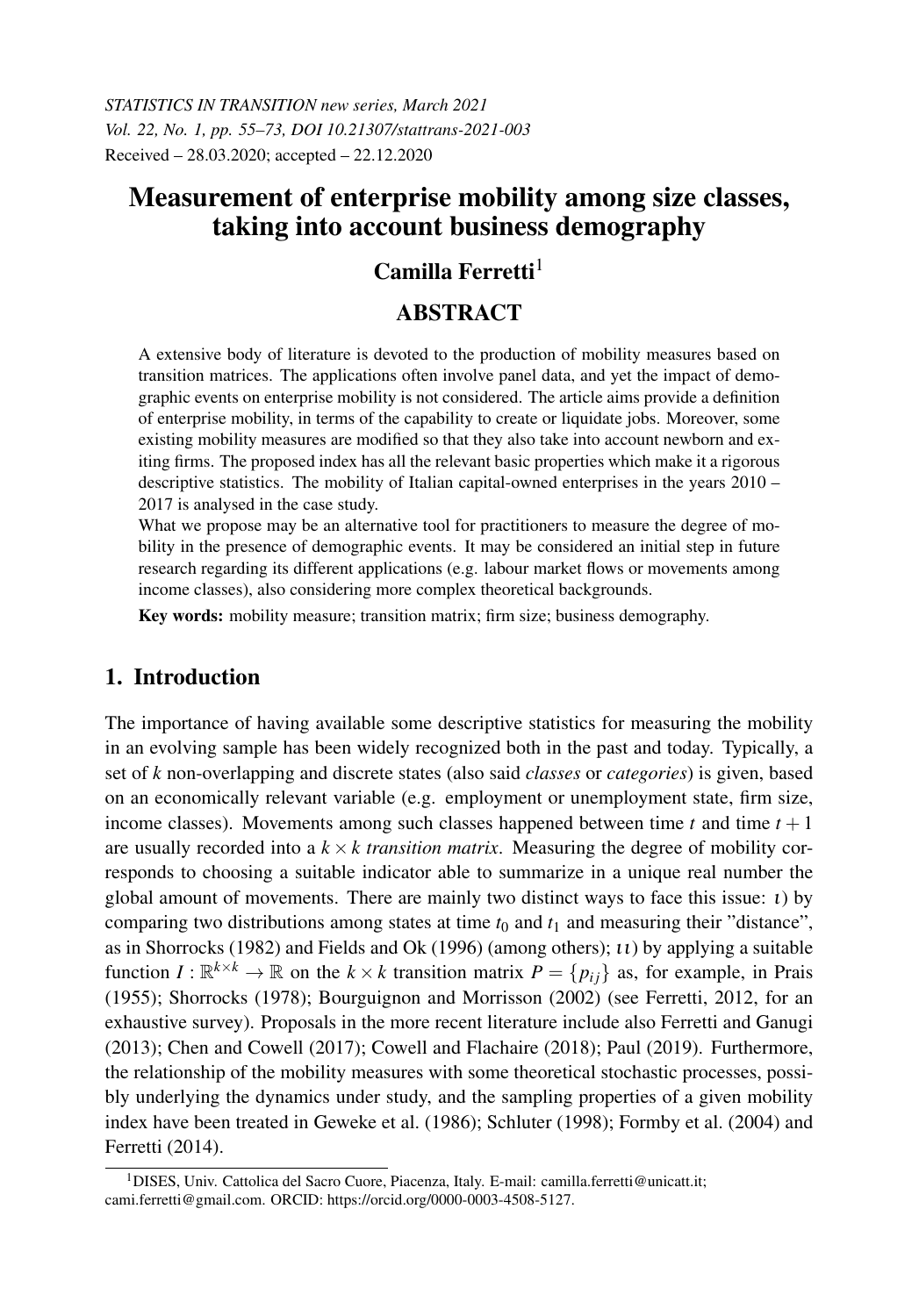In this work, we focus specifically on the Firms Size and Business Demography, and on the issue of measuring firms mobility using transition matrices (TMs herein). It is an attempt to construct an indicator able to unify two relevant features in any set of firms evolving with respect of time: on the one hand we aim to measure the global mobility, intended as capacity to move among size classes (a more refined definition will be provided in the following sections); on the other hand we would like to measure the effect of demographic events (births and deaths) on the mobility as a whole. As a matter of fact, these two features are usually treated separately: both for descriptive and estimating purposes, movements among different states are often stored in a transition matrix; whereas national statistical bureaus usually provide the birth and death rates without considering the mobility among size classes, as in the technical report ISTAT (2019).

In the following we propose a step-by-step procedure to define mobility in the Firm Size framework, accounting at the same time for the effect of Business Demography. Starting from the fact that the existing mobility indices are additively decomposable in *k* contributions, representing the mobility in different parts of the size range, we introduce some ad-hoc modifications to obtain a new index which measures both the prevalent tendency towards upsizing/downsizing, and the number of created/destroyed job places. The new index represents for now an alternative and quite easy-to-handle descriptive measure for practitioners, because it can be evaluated having at disposal the sole aggregated data (transition matrix, birth rate and death rate).

This work is organized as follows: Section 2 provides a short survey about mobility indices measured with transition matrices; Section 3 introduces our concept of mobility in the Firm Size framework; Section 4 recalls the usual way to set TMs when births and deaths are considered and proposes a formalization of the effect of newborns and exiting enterprises on the mobility; in Section 5 the main properties of the new index are analysed (in particular the decomposition in terms of birth and death events); Section 6 contains the empirical example regarding the mobility of Italian capital-owned Employer Enterprises belonging to  $B - E$  sectors in NACE Rev. 2 (Industry except construction) for the years 2010 – 2017. The last Section concludes.

# 2. Measuring mobility with TMs

Considering a set of *k* non-overlapping size classes (for example, firms can be divided according the official definition of "micro", "small", "medium" and "large"), we observe the size of firms in two consecutive instants  $t$  and  $t + 1$ . Note that a set of *Incumbents* is required<sup>2</sup> , intended as a group of firms being already active at time *t* and still active at time  $t + 1$ , to count the number of transitions among the size classes. We choose here to work in a non-parametric framework, in the sense that we aim to build a mobility indicator which does not require underlying theoretical assumptions. In consequence of that,  $p_{ij}$  will be considered as a relative frequency (or empirical probability) instead of a theoretical probability. The empirical transition matrix (TM) is thus defined as usual by  $P = \{p_{ij}\}_{i,j=1,\dots,k}$ 

<sup>2</sup>The term *Incumbents* is generally referred to a set of firms already in position in a market. For extension we use the same term to indicate firms observed for the whole considered interval of time.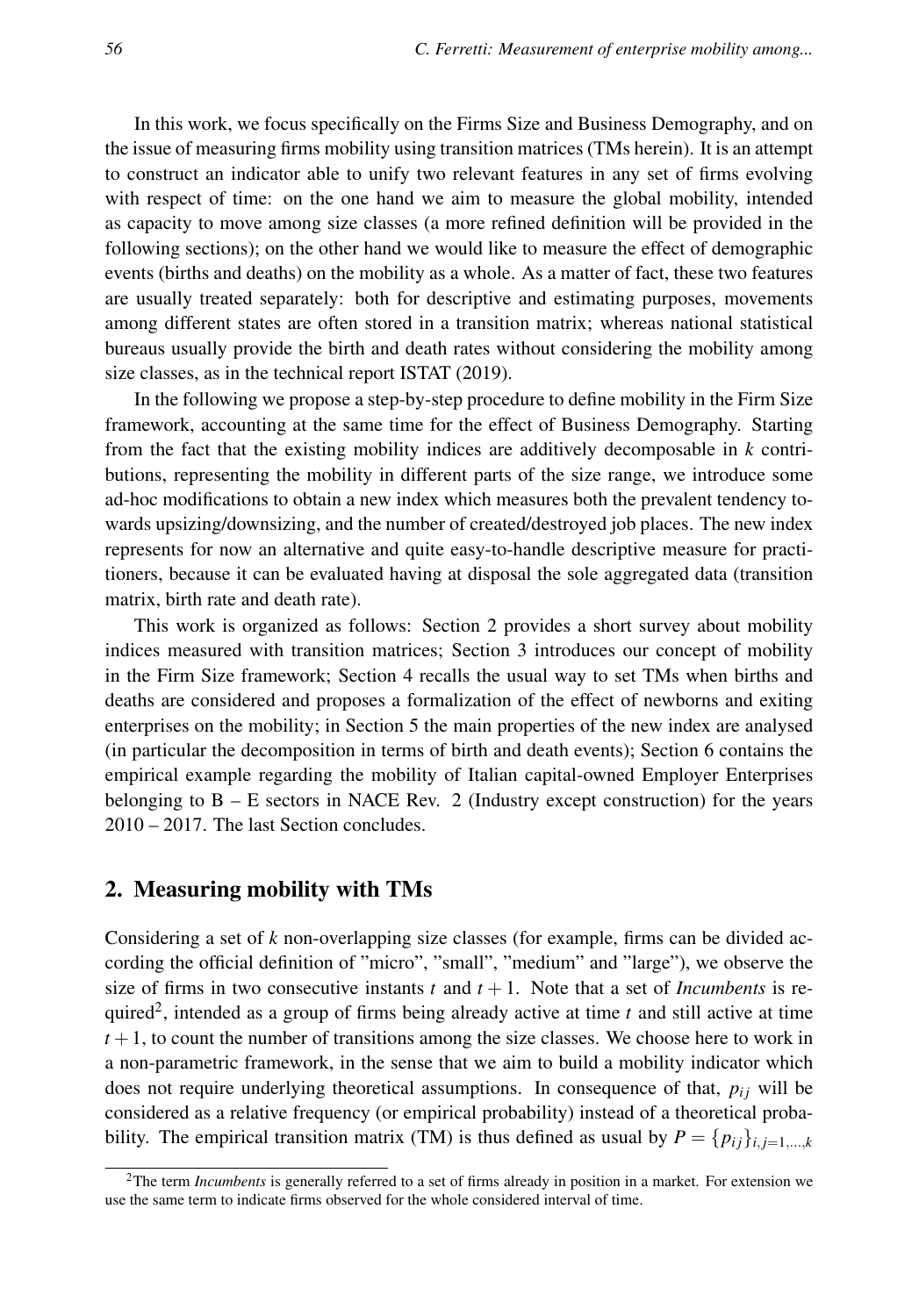such that

$$
p_{ij} = \frac{n_{ij}}{\sum_{l=1}^{k} n_{il}},\tag{1}
$$

where  $n_{ij}$  is the number of firms moved from the *i*-th to the *j*-th class, for every couple  $i, j = 1, \ldots, k$ <sup>3</sup> Consequently,  $p_{ij}$  is the relative frequency of movements between *i* and *j*, conditioned to the starting size class *i*.

In this framework, a *mobility index* is a function  $I : [0,1]^{k \times k} \to \mathbb{R}$ . Given two generic groups *A* and *B* of enterprises, and the corresponding TMs *P<sup>A</sup>* and *PB*, by definition *A* is said to have a higher degree of mobility than *B* if and only if  $I(P_A) > I(P_B)$ . Main proposals in the literature are, among others:

- the trace index  $I_{tr}(P) = \frac{1}{k} \sum_{i}$ (1− *pii*) (Prais, 1955; Shorrocks, 1978);
- the index  $I_b(P) = \frac{1}{k} \sum_{i,j}$  $p_{ij}$ | $j - i$ | (Bartholomew, 1982);
- the up/downward index  $I_{up}(P) = \sum_{i} f_i \sum_{j>i} p_{ij}$  and  $I_{down}(P) = \sum_{i} f_i \sum_{j$  $p_{ij}$ , where  $f_i$  is the percentage of firms moving from *i* (Bourguignon and Morrisson, 2002);
- the directional index  $I_{dir}^{\nu}(P) = \sum_{i} f_i \sum_{j}$  $p_{ij} \cdot sign(j - i) \cdot v(|j - i|)$ , where  $sign(j - i) \cdot$

*v*( $|j - i|$ ) is included to grasp both the direction and the magnitude of jumps from *i* to *j* for every possible couple *i*, *j* (Ferretti and Ganugi, 2013).<sup>4</sup>

As explained in Ferretti (2012), mobility has many facets, each one measured by one or more specific indices. To better illustrate this fact, we consider the trivial and fictitious case of 300 firms with 1, 2 or 3 employees, and we suppose to observe the following numbers of transitions:

|                  |                   |    | Size at time $t + 1$ |     |                 |
|------------------|-------------------|----|----------------------|-----|-----------------|
|                  | $N = \{n_{ij}\}\$ |    |                      |     | TOT at time $t$ |
|                  |                   |    | 40                   | 10  | 100             |
| Size at time $t$ |                   | 20 | 60                   | 20  | 100             |
|                  |                   | 10 | 20                   | 70  | 100             |
|                  | TOT at time $t+1$ | 80 | 120                  | 100 | $TOT = 300$     |

*N* provides many different pieces of information about the firms mobility: for example, we may be interested in measuring 1) the tendency to move one class up from the lowest class; or 2) the tendency to remain in the same size class; or 3) the global tendency to downsize. The goal of mobility indices is twofold: to provide a summarizing measure for the mobility facet we are interested in (choosing the correct index) and to furnish a rigorous indicator which is a pure number and does not depend on the total amount of considered

<sup>&</sup>lt;sup>3</sup>Note that  $n_{ij}$  depends on  $t$ . The time label is discarded for the sake of simplicity, when possible.

<sup>&</sup>lt;sup>4</sup>The function  $sign(x)$  is defined to be equal to +1 if  $x \ge 0$  and to -1 if  $x < 0$ . Note also that *v* is required to satisfy  $v(0) = 0$ , see Ferretti and Ganugi (2013) for more details.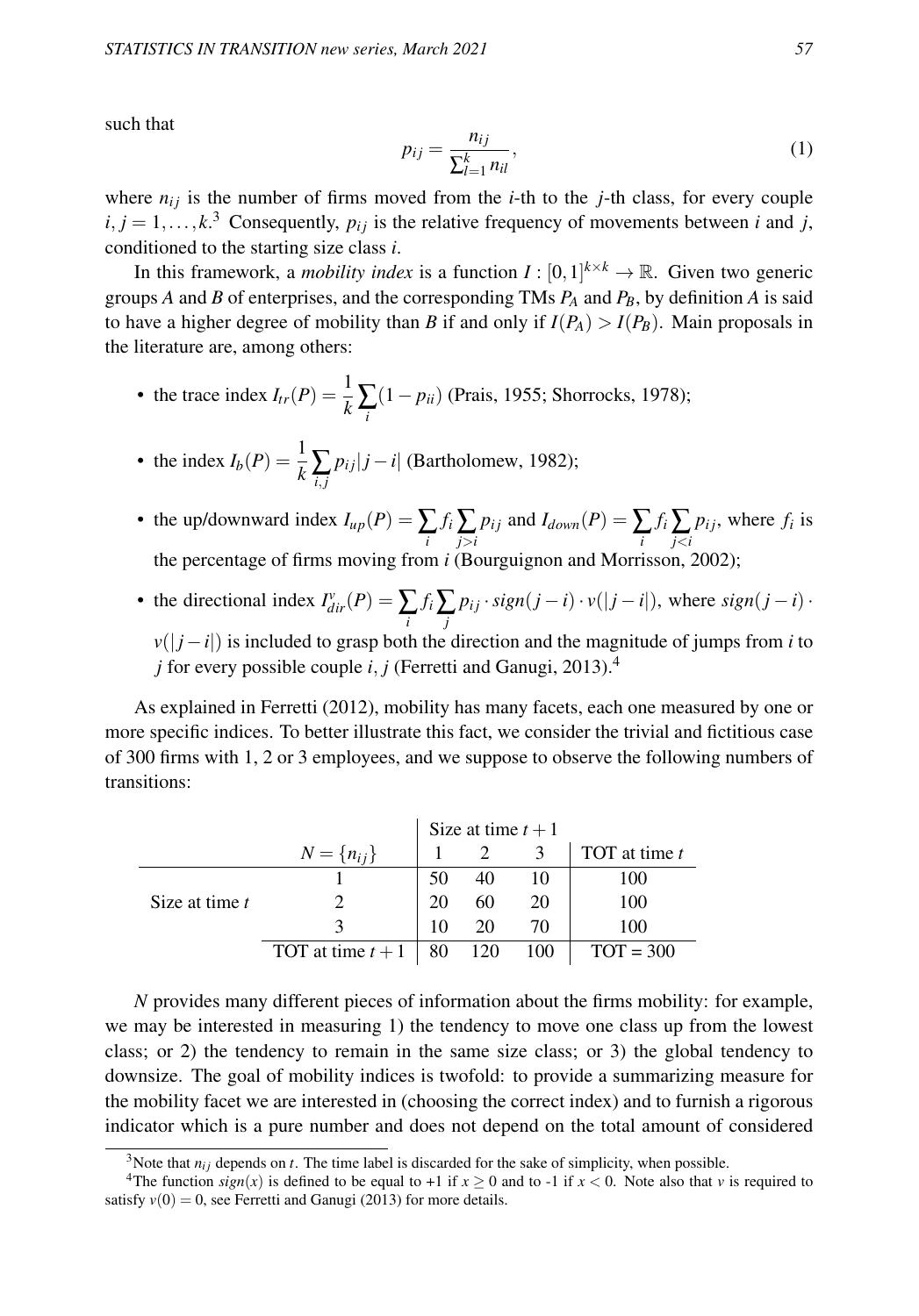firms (using *P* instead of *N*). For example, *p*<sup>12</sup> is a possible index for the case 1) in the previous example, whereas the trace index and the downward index can be suitable for the cases 2) and 3). To conclude the example, *P* is easily obtained dividing the *N*'s rows by 100, and here we display some indices evaluated following the definitions listed above:

$$
I_{tr} = 0.4
$$
,  $I_{up} = 0.233$ ,  $I_{down} = 0.167$ ,  $I_b = 0.467$ .

#### 2.1. Additively decomposable mobility measures

To better explain the concept of mobility, we first recall the fact that mobility measures are additively decomposable, with few exceptions<sup>5</sup>. All the aforementioned indices, together with the most part of the existing ones, can be indeed written in the following general form:

$$
I(P) = \sum_{i=1}^{k} \omega_i \cdot I_i(P_i), \qquad (2)
$$

where  $\omega_i$  are weights such that  $0 \le \omega_i \le 1$  for every  $i = 1, ..., k$  and  $\sum_i \omega_i = 1$ . Given the *i*-th size class, the function  $I_i: [0,1]^k \to \mathbb{R}$  measures the mobility of individuals leaving from such class, whose transitions are ruled by the *i*-th row  $P_i = (p_{i1}, \ldots, p_{ik})$  of *P*. We also point out that  $I_i$  may be not well defined for vectors not belonging to the set

$$
\Delta^{k-1} := \{ (x_1, \ldots, x_k) \in \mathbb{R}^k : \sum_{i=1}^k x_i = 1, x_i \geq 0, \forall i = 1, \ldots, k \},\
$$

which contains all the possible probability mass functions on *k* discrete states.

Consequently, Equation 2 mirrors the fact that every individual starting from *i* has a certain degree of mobility depending on the empirical probability mass function given by *P<sup>i</sup>* . All the individuals starting from the same category are supposed to have the same degree of mobility: this is a reasonable approximation because the use of TMs implies that categories are homogeneous enough to include like-minded individuals. Thus, mobility indices on TMs basically measure the mobility in different parts of the firms size' distribution, defined by the selected categories, and furnish a weighted mean of such contributions.

# 3. Definition of firms' mobility

Decomposability helps to give a suitable interpretation to the aforementioned mobility measures, when the firm size framework is considered. Let *P* be the TM obtained in the previous example, and consider the trace index decomposed as follows:

$$
I_{tr}(P) = \omega_1 \underbrace{(1-p_{11})}_{I_1(P_1)} + \omega_2 \underbrace{(1-p_{22})}_{I_2(P_2)} + \omega_3 \underbrace{(1-p_{33})}_{I_3(P_3)}.
$$

<sup>&</sup>lt;sup>5</sup>For example, the index  $I(P) = det(P)$  examined in Shorrocks (1978), which is not directly decomposable in *k* terms related to the *k* size classes. However, it is implicitly based on the Markov assumption and consequently goes beyond the scope of this work.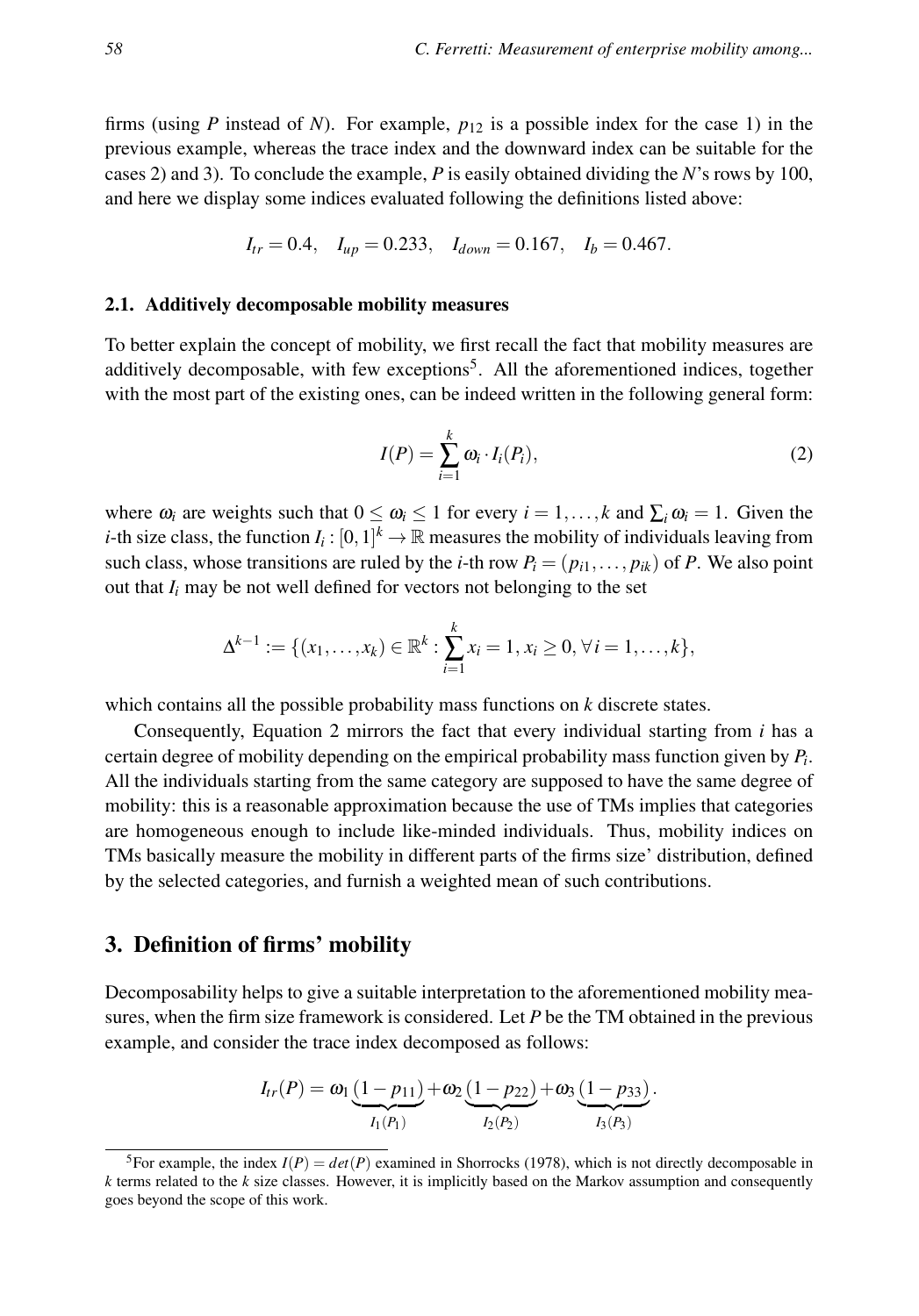Note that  $\omega_i = 1/3$  for every *i*, by definition. Given *i*, the function  $I_i$  results to be the empirical probability to move away from *i*. Consequently, the trace index is a (weighted) mean probability that a generic firm will leave its starting class. If  $\omega_i = f_i$  (the empirical probability to move from *i*), the trace index is exactly equal to the probability that a generic firm will move from its starting class. Analogously, *Iup* and *Idown* are mean probabilities that a generic firm will respectively upsize or downsize.

More relevant is the interpretation of the Bartholomew's index *Ib*. Considering again the aforementioned  $3 \times 3$  matrix *P*, for every *i* the function  $I_i$  is defined by

$$
I_i(P_i) = p_{i1}|1 - i| + p_{i2}|2 - i| + p_{i3}|3 - i|.
$$

In the previous example the quantity  $|j - i|$  measures exactly the amount of job places involved by an enterprise moving from *i* to *j*, counted without considering whether they are created or destroyed. Given *i*, the term  $|j - i|$  is equal to 0, 1, or 2 with probability  $p_i$ , thus  $I_i(P_i)$  is the expected number of job places which "move" together with a generic firm starting from *i*, under the simplistic assumption that firms hire/fire only one or two employees at once. Lastly,  $I_b(P)$  is the analogous mean number considering all the starting classes. In the previous example we obtain that every firm moves on average 0.467 job places. It is worth noting that  $I_b$  results to be always not negative but it has no upper bound, because every moving firm may move potentially more than one job place. On the other hand,  $I_{tr}$ ,  $I_{up}$  and  $I_{down}$  are bounded by definition in [0, 1].

As a last step, we revise the directional index *Idir* from the firms' mobility point of view. The quantity  $sign(j - i) \cdot v(|j - i|)$  is here included, instead of  $|j - i|$ , where  $v(|j - i|)$  is a generalized measure for the number of involved job places by firms moving from *i* to *j*, and *sign*(*j* − *i*) indicates job creation if  $j > i$  and job destruction if  $j < i$ . If we set  $v(|j - i|) = |j - i|$  in the previous example, we obtain:

$$
I_1(P_1) = p_{12} + 2p_{13} = 0.6;
$$
  $I_2(P_2) = -p_{21} + p_{23} = 0;$   $I_3(P_3) = -2p_{31} - p_{32} = -0.4.$ 

Thus, on average, a firm in the first class creates 0.6 job places and a firm in the last class destroys 0.4 job places. Note that firms in the intermediate class move and cause both job creation and destruction, which however cancel one another. The global index is  $I_{dir}$  = 0.067, which indicates a modest tendency to upsize, as signalled by the positive sign of the index, and every firm creates 0.067 job places on average, under the same simplistic assumption as before.

To conclude this Section, we propose the following concept of mobility regarding Firm Size:

*A suitable mobility measure should quantify the tendency to leave the starting size class, together with the direction towards up/downsize and the number of job places created/destroyed*.

With this aim we will focus on the indices able to measure the tendency to upsize or downsize: *Iup* and *Idown* as defined in Section 2. We also propose a modified version of such indices, which mixes together the original definition proposed by Bourguignon and Mor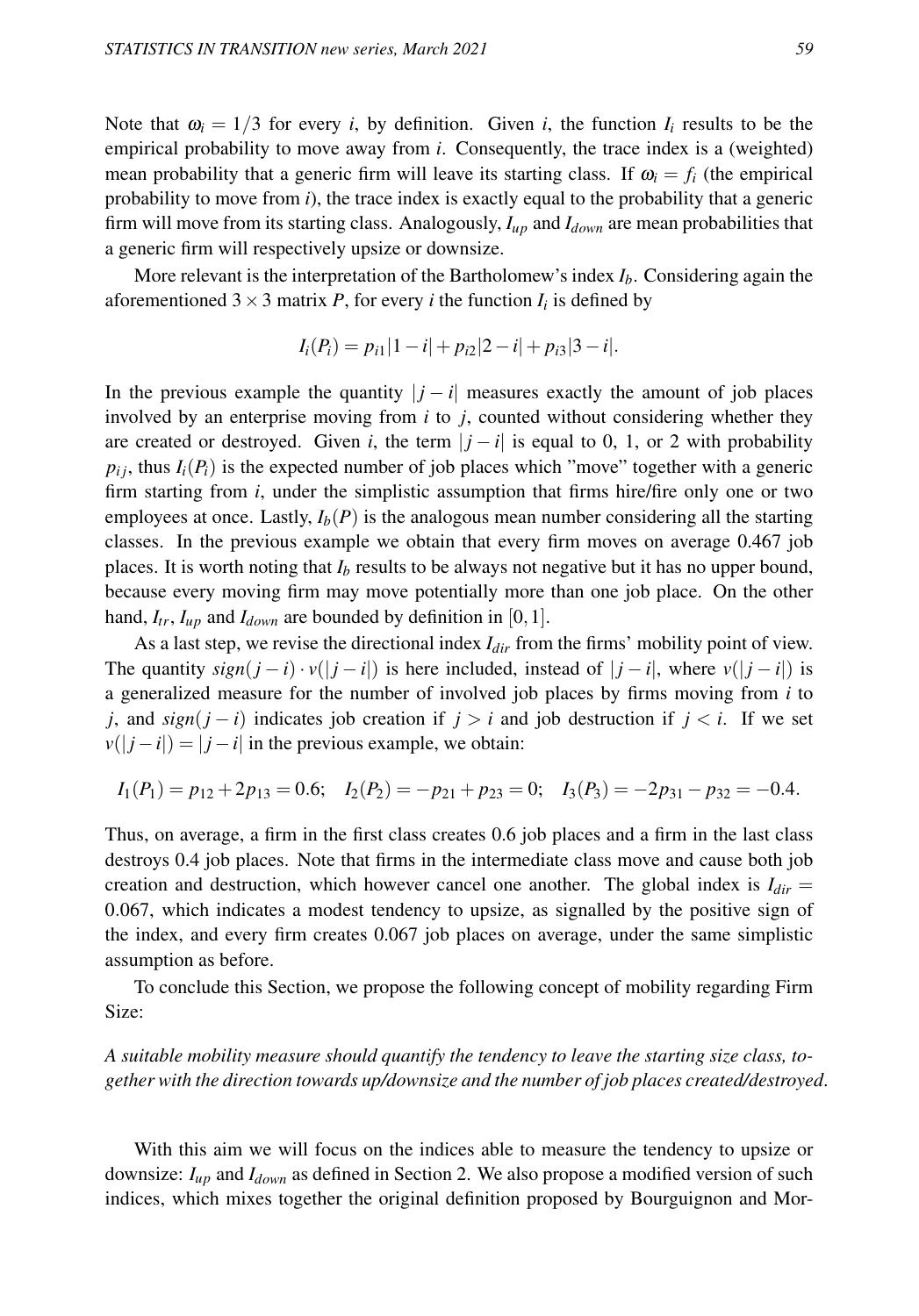risson (2002) and the concept of "directional mobility" introduced in Ferretti and Ganugi (2013):

$$
\begin{cases}\nI_{up}^{\nu} = \sum_{i} f_{i} \sum_{j>i} p_{ij} v(|j - i|); \\
I_{down}^{\nu} = \sum_{i} f_{i} \sum_{j
$$

As explained before,  $\nu$  is a suitable function used to assign different weight to firms making movements of different magnitude (note that  $|j - i|$  is the number of size classes crossed in moving from *i* to *j*). Formulas in Equation 3 mirror the concept of mobility we aim to use in the firm size analysis. In addition, being  $I_{up}$ ,  $I_{down}$  and  $I_{tr}$  as defined in the previous section, it is easy to prove that:

- 1.  $I_{up} + I_{down} = I_{tr}$ , and  $I_{up}^{\nu} + I_{down}^{\nu} = I_{tr}^{\nu}$ , which is the trace index modified to take into account the number of job places;
- 2.  $I_{up} I_{down} = I_{dir}$ , the directional index with  $v \equiv 1$ , and  $I_{up}^v I_{down}^v = I_{dir}^v$ .

Hence, given *v*, it is worth noting that summing  $I_{up}^{\nu}$  and  $I_{down}^{\nu}$  we obtain a measure of the absolute mobility, without regarding at the direction, that recalls the *business churn* as defined in the Eurostat database (birth rate + death rate). On the other hand, subtracting  $I^v_{down}$  from  $I_{up}^{\nu}$  we obtain a net measure of the tendency to upsize or downsize, which can be considered as a mobility turnover (the *net turnover rate* is usually defined as birth rate - death rate).

# 4. Business Demography and Firms Mobility

Demographic events considered in a general way (appearing and disappearing individuals that can be persons, workers or firms) clearly represent main features to be analyzed in many research fields. Among others, we recall 1) the credit ratings dynamics and the Default probability estimation (Jafry and Schuermann, 2004; Violi, 2008; Ferretti et al., 2019); 2) the analysis of labour forces and the estimation of flows in and out the unemployment state (Gomes, 2012).

In the analysis of enterprises development Business Demography is relevant so that it is monitored yearly by many national statistical bureaus (see Business Demography Database, Eurostat or the Italian last official report ISTAT, 2019). Quoting the Eurostat main page about this topic: *"Business demography statistics present data on the active population of enterprises; their birth; survival ... and death. Special attention is paid to the impact of these demographic events on employment levels."* In addition, they claim that *"Business demography data can be used to analyse ... the entrepreneurship in terms of the propensity to start a new business, or the contribution of newly-born enterprises to the creation of jobs."*

Defining the mobility as the tendency to move and create job places we perfectly mirror the scope of the official statistics about Business Demography. We now revise the definition of TM in the presence of demographic events and we propose a way to merge together concepts coming from the official Business Demography and the analysis of mobility. Thus, together with the aforementioned Incumbents, we consider for every year  $t$  the enterprises which are active for the first time (*Newborns*) and the enterprises which are active for the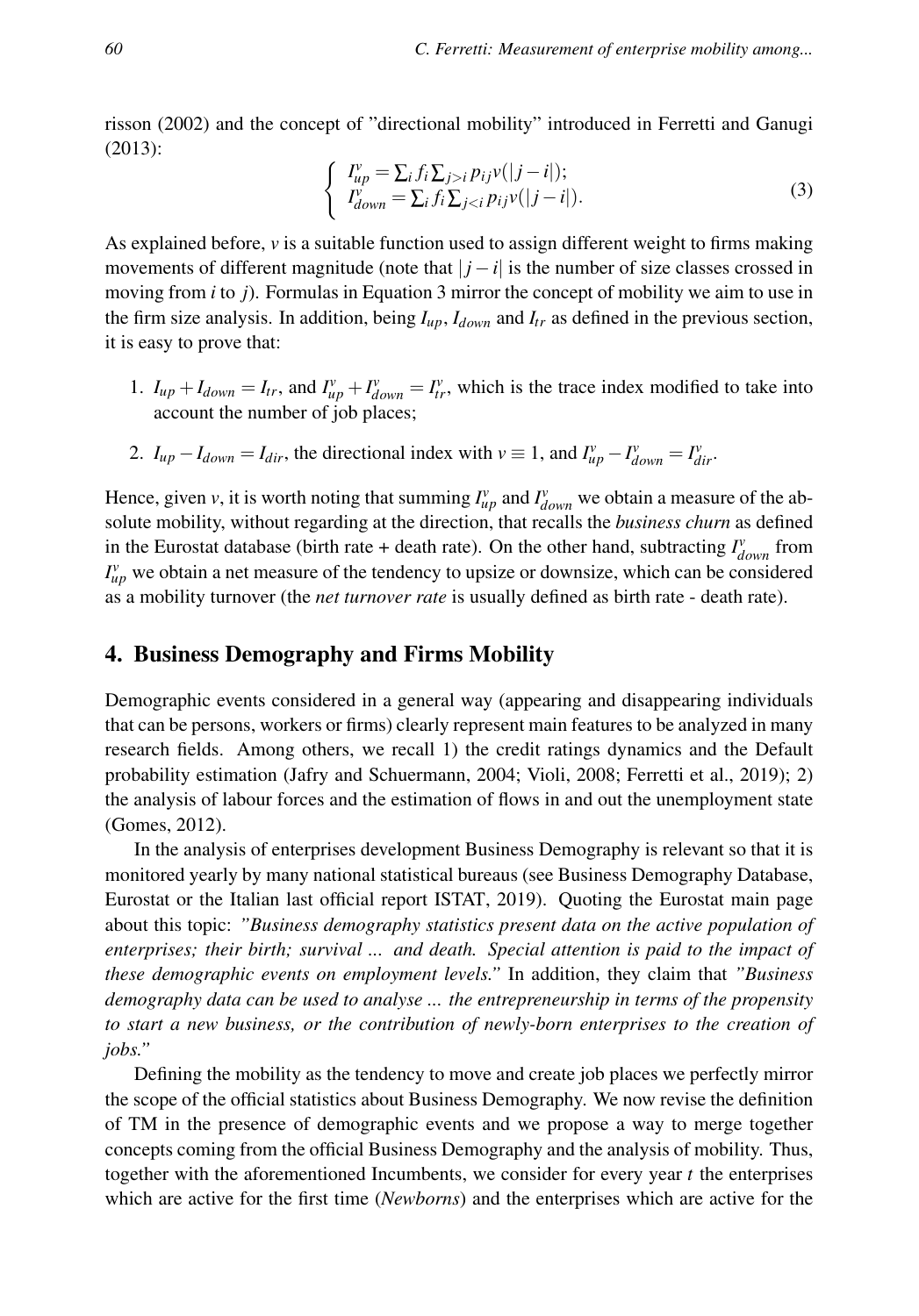last time *(Exiting firms)*. In evaluating movements between  $t$  and  $t + 1$ , demographic events are treated according to the seminal papers by Adelman (1958) and Schoen (1988): the additional category  $O$  is considered and, together with the aforementioned  $n_{ij}$ , we define the number  $n_{io}$  of deaths from  $i = 1, \ldots, k$  (i.e. firms active at *t* and no longer active at  $t + 1$ ) and the number  $n_{oj}$  of births in  $j = 1, \ldots, k$  (firms not active at *t* and active at  $t + 1$ ).

Crudely, the mobility could be measured on the augmented  $(k+1) \times (k+1)$  TM  $P^* =$  ${p_{ij}^*}_{i,j=1,...,k,o}$  such that:

$$
\begin{cases}\n p_{ij}^* = \frac{n_{ij}}{\sum_{l=1}^k n_{il} + n_{io}} = \text{empirical probability to move towards } j \text{, starting from } i; \\
 p_{io}^* = \frac{n_{io}}{\sum_{l=1}^k n_{il} + n_{io}} = \text{empirical probability to definitely exit from } i; \\
 p_{oj}^* = \frac{1}{\sum_{l=1}^k n_{ol} + n_{oo}} = \text{empirical probability to newly enter in } j;\n\end{cases} \tag{4}
$$

for every  $i, j = 1, ..., k$ .<sup>6</sup> The  $(k+1) \times (k+1)$  matrices  $N^* = \{n_{ij}\}_{i,j=1,...,k,o}$  and  $P^*$  indeed represent the usual and easy-to-handle way to consider births and deaths and to measure mobility in empirical applications (see Violi, 2008; Macchiarelli and Ward-Warmedinger, 2014, among others). Note that  $n_i$  is not affected by entries or exits, for every couple of regular classes *i* and *j*, whereas the number of firms in every class at time *t* or  $t + 1$  is changed (for example, the number of firms leaving *i* is now equal to  $\sum_{j=1}^{k} n_{ij} + n_{io}$ ).

In evaluating the mobility using *P* ∗ two main drawbacks arise. First, *noo* is often missing, being the non-observable number of potential newborns "waiting outside" (the unbiased estimation of the probability to be outside and to be born in the future is not trivial and goes beyond the scope of this work). Consequently, the values  $p_{o1}, \ldots, p_{ok}, p_{oo}$  may be biased and mislead the mobility measurement. Second, the outer state *O* is often not ordered with respect to the other categories  $1, \ldots, k$ , and loses its exceptional nature if treated as a regular category. Hence, mobility measures evaluated on  $P^*$  may be ambiguous in the case of indices considering the ordering or the distance among categories, as in the firm size analysis. Hence, in the following paragraphs we will propose some modifications to avoid such drawbacks, with the aim to find the better choice for the weight  $\omega_i^*$  and the function  $I_i^*(\cdot)$ ,  $i = 1, ..., k$ , to obtain a mobility measure in line with the context of Business Demography.

Mobility and Newborn Enterprises Official statistics usually contain information about the starting number of employees in the cohort of enterprises newly born at time *t* and their gain/loss of employees at  $t + s$  (often with  $s = 1,2,3,4,5$ ). We now remark that, according with Equations 1 and 4, the number of births between time  $t$  and time  $t + 1$  does not affect the values  $p_{ij}^*$ , if  $i \neq 0$ . Instead, it will affect the future mobility because it increases the number of individuals moving at time  $t + 1$ . Therefore, the *O*-th row  $(p_{o1}, \ldots, p_{ok}, p_{oo})$  of *P*<sup>\*</sup> is not useful for measuring the mobility: it indeed represents the percentage of births in every class with respect to the total amount of newborns, quantifying the "attractiveness" of a given class, rather than its impact on the mobility as a whole.

For this reason, we propose to mirror the official statistics and to divide active enterprises

<sup>6</sup>From now on, the superscript <sup>∗</sup> will indicate objects such as TMs or mobility indices measured considering also the demographic events.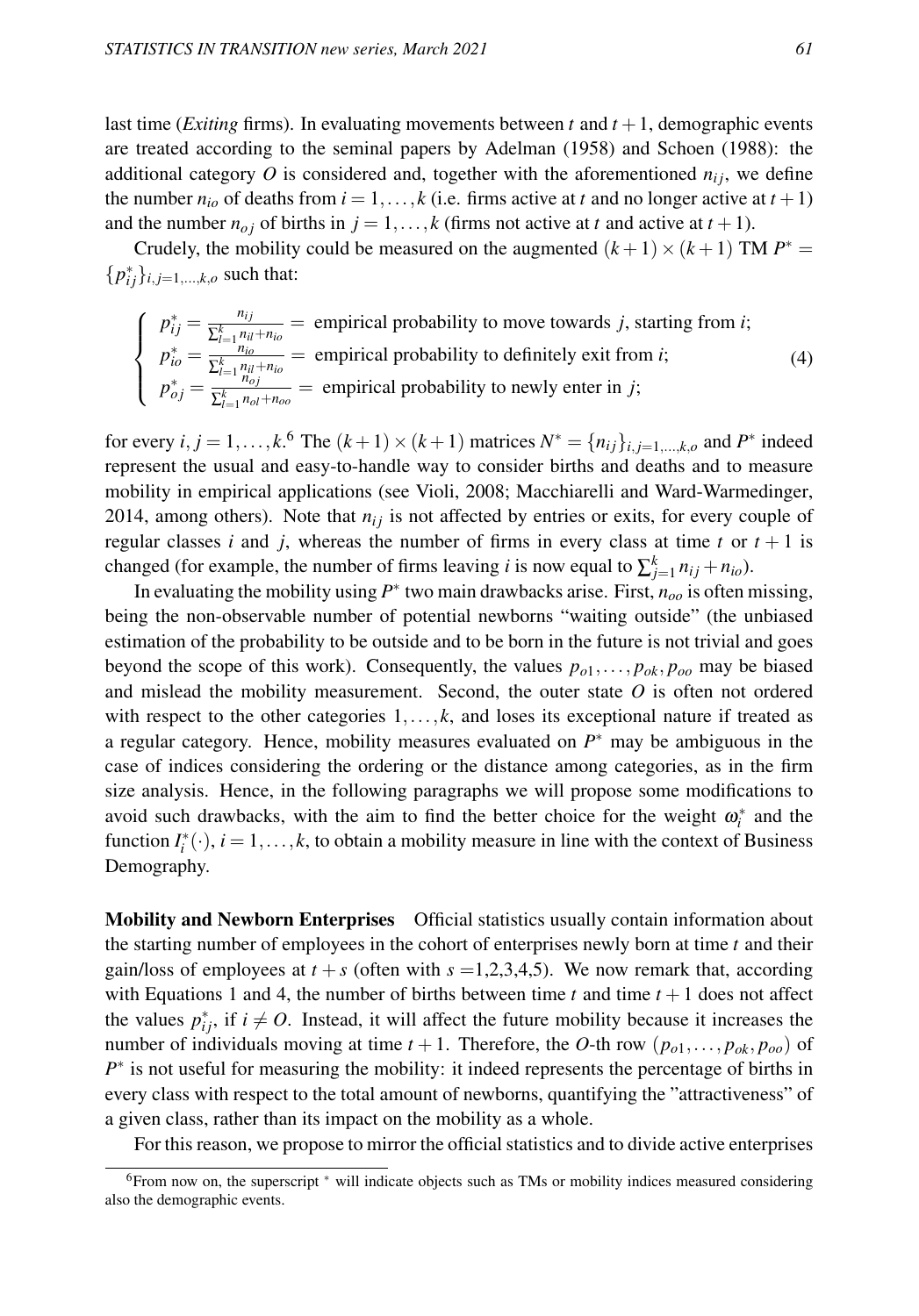into *long-term Incumbents* (firms active at  $t - 1$ ,  $t$ , and  $t + 1$ ) and *Newborns* (firms not active at  $t-1$  and active at  $t$  and  $t+1$ ). Deaths are temporarily ignored. The following decomposition holds: let  $n_i^*(t)$  be the total number of firms being active in *i* at time *t*, which includes both the long-term Incumbents arrived from the regular classes (indicated with  $n_{li}(t-1)$ ) and the newly born enterprises which were not active at time  $t-1$  ( $n_{oi}(t-1)$ ). Consequently, the percentage of firms in *i* at time *t* is given by:

$$
f_i^* = \frac{n_i^*(t)}{n(t)} = \frac{\sum_{l=1}^k n_{li}(t-1) + n_{oi}(t-1)}{n(t)} = f_{i,inc}^* + f_{i,new}^*,
$$

where  $n(t)$  is the total number of firms active at time *t*,  $f_{i, inc}^{*}$  is the fraction composed by Incumbents and the remaining part *f* ∗ *<sup>i</sup>*,*new* regards Newborns. Following the Eurostat birth rate's definition (*"number of enterprise births in the reference period t divided by the number of enterprises active in t - percentage"*), we can write:

$$
f_i^* = f_{i,inc}^* + \frac{n_{oi}(t-1)}{n(t)} = f_{i,inc}^* + \frac{n_i^*(t)}{n(t)} \frac{n_{oi}(t-1)}{n_i^*(t)} = f_{i,inc}^* + f_i^* b_i^*,
$$

where  $\frac{n_{oi}(t-1)}{n_i^*(t)} = b_i^*$  is by definition the birth rate in *i* at time *t*. Thus, assuming to have a suitable function  $I^*(P_i^*)$  for every *i*, we propose to modify Equation 2 in the following way:

$$
I^*(P^*) = \sum_{i=1}^k (f_{i,inc}^* + f_i^* b_i^*) \cdot I_i^* (P_i^*).
$$
 (5)

Mobility and Declining Enterprises We now temporarily discard Newborns and we consider Exiting firms, intended as firms which are active at time *t* and no longer active at time *t* + 1. As noted before, calculating  $I_i^*(P_i^*)$  we lump deaths from *i* with regular transitions, potentially losing the peculiar information provided by *p* ∗ *io*.

To rightly consider mortality, we first note that the effect of *Exits* is quite different from the effect of Newborns, mainly because  $p_{io}^* = \frac{n_{io}(t)}{n_i^*(t)}$  corresponds by definition to the Eurostat's death rate  $d_i^*$  in  $i = 1, ..., k$  ("number of enterprise deaths in the reference period to *divided by the number of enterprises active in t - percentage"*). Thus, the death rate is still comprised in the TM  $P^*$ . In addition, we observe that:

$$
p_{ij}^* = \frac{n_{ij}(t)}{n_i^*(t)} = \frac{n_{ij}(t)}{\sum_{l=1}^k n_{il}(t) + n_{io}(t)} = \frac{n_{ij}(t)}{\sum_{l=1}^k n_{il}(t)} \frac{\sum_{l=1}^k n_{il}(t)}{\sum_{l=1}^k n_{il}(t) + n_{io}(t)} = p_{ij}(1 - p_{io}^*).
$$

The same result is obtained through probabilistic facts, noting that  $p_{ij}^*$  is a conjoint probability that two events happen: 1) to not exit between  $t$  and  $t + 1$  and 2) to move towards *j*, given the starting state *i*. Analogously,  $p_{ij}$  is the (empirical) probability to move towards *j*, conditioned on both the starting state  $i$  and the survival until  $t + 1$ . Consequently, under the same  $p_{ij}$ , the value  $p_{ij}^*$  increases when the death rate  $d_i^*$  decreases and vice-versa. Lastly, we observe that the function *I* <sup>∗</sup> used in the existing indices is in most cases linear with respect to its variables. Thus, to rightly consider the effect of mortality on the whole mobility, we propose the following substitution: instead of using  $P^*$ , we measure the mobility consider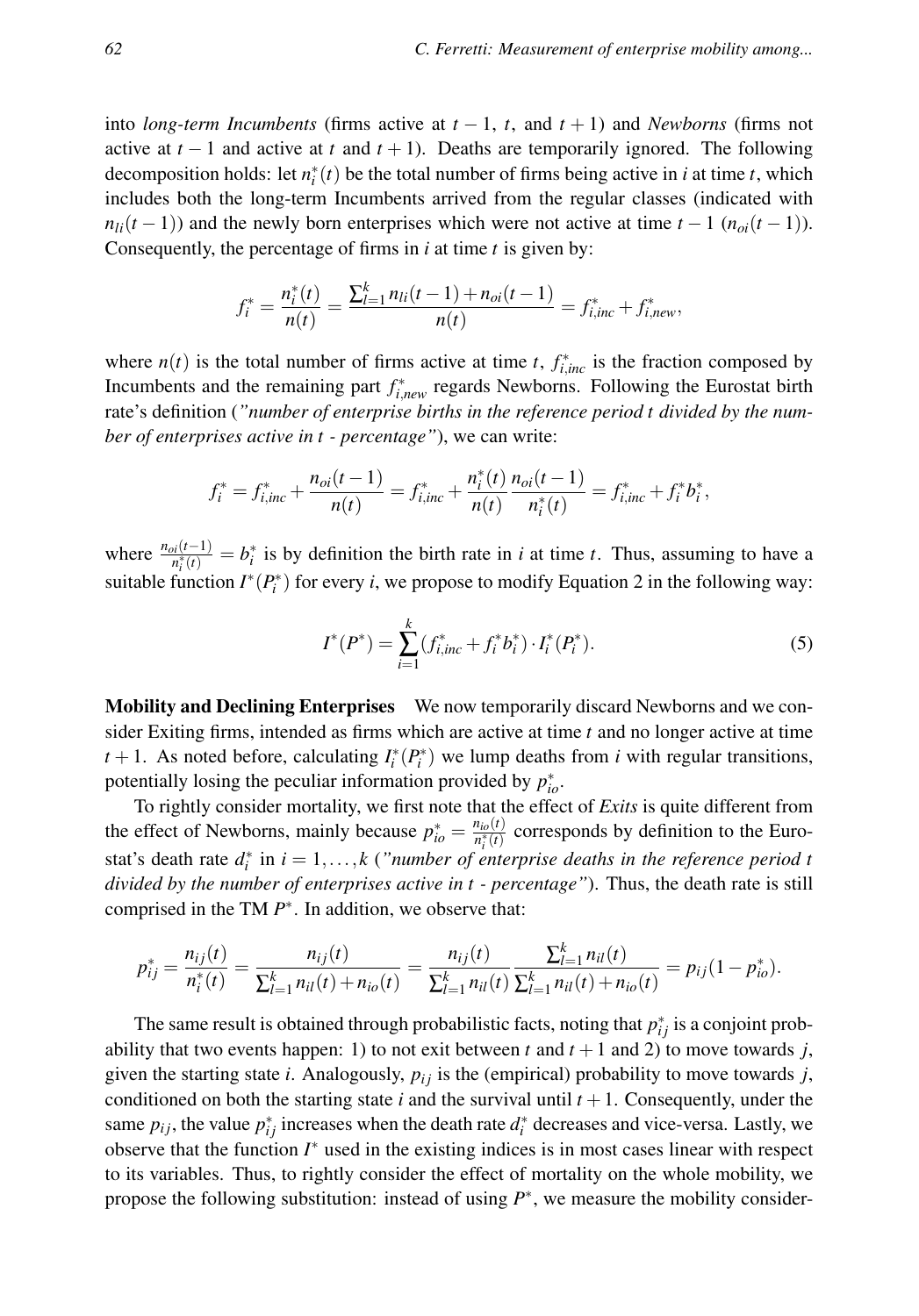ing the sole-Incumbents  $k \times k$  matrix *P* and we use the death rate as a rescaling factor. The resulting formula is:

$$
I^*(P) = \sum_{i=1}^k (1 - d_i^*) \cdot I_i(P_i).
$$
 (6)

### 5. A measure of mobility including birth and death events

Merging Equations 5 and 6, we propose to measure mobility of enterprises using the following formula:

$$
I^{bd}(P) = \sum_{i=1}^{k} (f_{i,inc}^* + f_i^* b_i^*)(1 - d_i^*) \cdot I_i(P_i), \tag{7}
$$

where  $I_i(P_i)$  can be retrieved from existing indices.

Equation 7 can be motivated in terms of probabilities and expected number of job places, in analogy with Section 3. Considering the trace index, and given the starting state *i*, only surviving firms contribute to the mobility among regular classes and their contribution is equal to the probability to move away from *i*, given the survival:  $I_i = 1 - p_{ii}$ . Such term is multiplied by the empirical probability to be a firm moving from *i* at *t* and surviving until  $t + 1$ :  $f_i^*(1 - p_{io}^*)(1 - p_{ii})$ . The sum over *i* finally provides the global probability to leave the current size class. The same explanation holds if we are interested in the mean number of job places created/destroyed, adding a suitable measure *v*.

#### 5.1. Main properties

To be a suitable descriptive measure, a generic index *I* is required to satisfy some properties, such as those described in Shorrocks (1978), Ferretti and Ganugi (2013) and Paul (2019). We first highlight the fact that the proposed index does not require the knowledge of the individual path of every enterprise under analysis, which are often not publicly available. It can indeed be calculated only using the transition matrix and the birth and death rates, possibly retrieved from different sources.

More rigorous properties are analyzed in the following list, reminding that the term *I<sup>i</sup>* derives from an existing decomposable measure such as the trace index. Hereon we will specifically refer to the up/down mobility measures  $I_{up}^{bd}$  and  $I_{down}^{bd}$  obtained by setting  $I_i$  as displayed in Equation 3.

- P1) *Immobility:*  $I(Id) = 0$ . Immobility requires to choose *I* so that the identity matrix *Id*, which obviously describes the absence of any type of movement, corresponds to the value 0 of mobility. Given the *i*-th row  $e_i$  of *Id*, we have  $I_i(e_i) = 0$  for both  $I_{up}^v$  and  $I_{down}^{\nu}$ . Immobility is consequently proved.
- P2) *Boundedness:*  $I(P) \leq M$  for every TM *P*. Boundedness is related to the existence of a TM *P* corresponding to the case of maximum mobility *M*. For example when we measure the tendency to upsize, mobility is maximal if all the firms start from the lowest size class and jump immediately in the highest class. The maximal TM thus exists for  $I_{\mu}^{bd}$ , as well as for  $I_{down}^{bd}$ , and can be retrieved as suggested in Ferretti and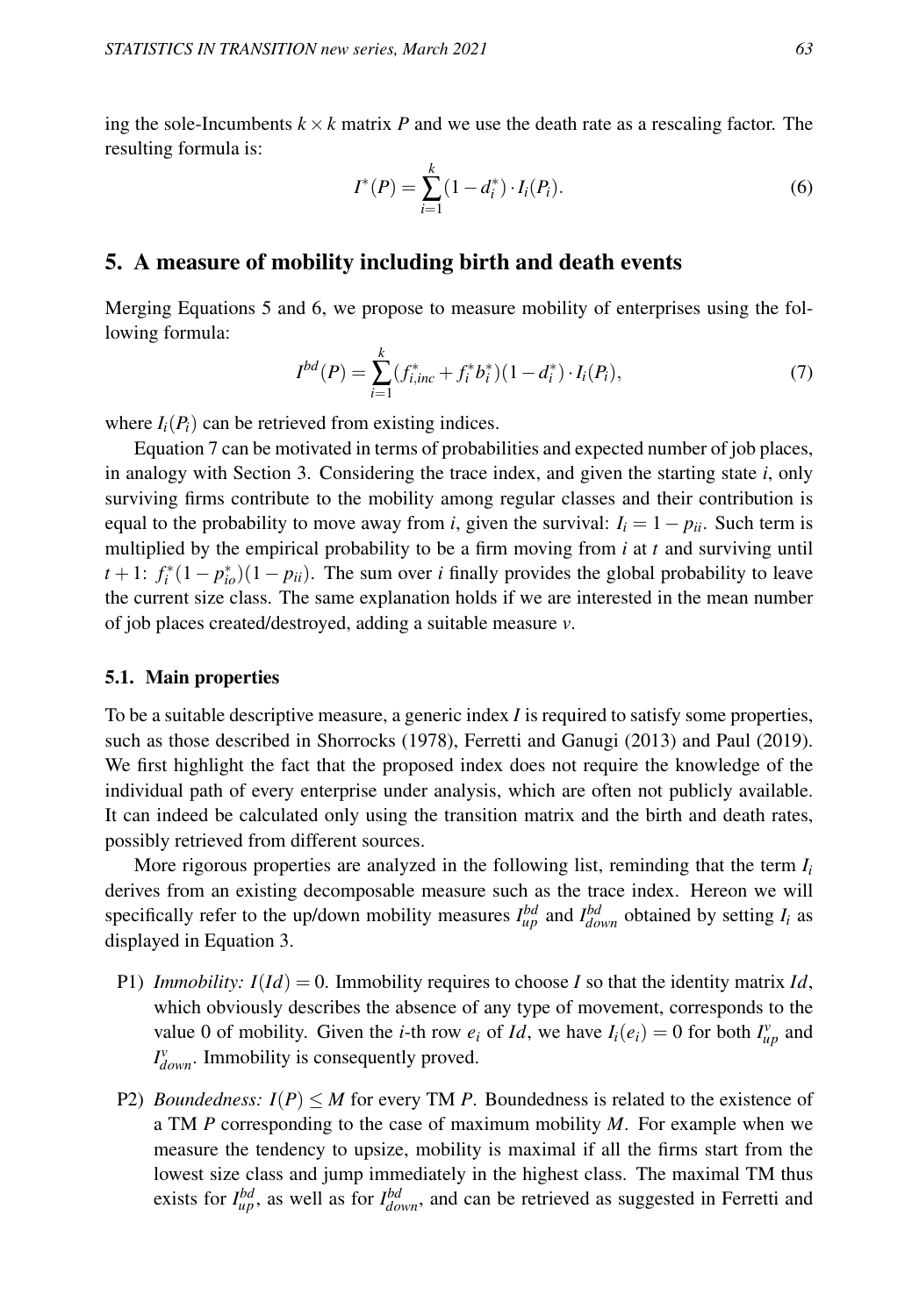Ganugi (2013). Nevertheless, given two groups A and B of enterprises, it is more relevant to compare  $I(P_A)$  with  $I(P_B)$  instead of evaluating their distance from the maximum mobility scenario, which is quite unrealistic.

P3) *Normalization:*  $0 \le I(P) \le 1$ , for every TM *P*. Normalization is useful to express any mobility index as a percentage, improving its readiness. If we consider mobility as the pure probability to up/downsize, the mobility index is normalized by definition. Otherwise, as said before,  $I_{up}^{bd}$  and  $I_{down}^{bd}$  are bounded and consequently they could be re-scaled to satisfy normalization. Nevertheless, such indices can be used to measure the mean number of job places created/destroyed, which may reasonably be greater than one: therefore, normalization can be discarded without consequences.

### 5.2. Additional specific properties

By construction,  $I_{\mu}^{bd}$  and  $I_{down}^{bd}$  are equipped with some additional properties as listed in the following:

- A1) *Newborns make the mobility to increase.* If the birth rate is equal to zero then  $f_i^* =$  $f_{i,inc}^*$ , otherwise  $f_i^* = f_{i,inc}^* + f_i^* b_i^* > f_{inc}^*$ . Thus, it proved that Newborns bring a gain in the mobility, because they increase the number of firms potentially moving from every size class.
- A2) *Exits make the mobility to decrease*. In analogy with Newborns, we observe that if the death rate is greater than zero then  $f_i^*(1 - d_i^*) < f_i^*$ . Thus, deaths cause a loss in the mobility because they reduce the number of transitions among the regular size classes.
- A3) *Weights do not sum up to one*. In Equation 7 we use the peculiar weights  $\omega_i^* =$  $(f_{i,inc}^* + f_i^*b_i^*)(1 - d_i^*)$  such that  $\sum_i \omega_i^* = 1 - \sum_i f_i^*d_i^* \le 1$ . Obviously, it is possible to substitute  $\omega_i^*$  with  $\frac{\omega_i^*}{1-\sum_i f_i^* d_i^*}$ . Nevertheless, reminding that the considered indices are defined to be the empirical probability to upsize/downsize (if  $v \equiv 1$ ) or the expected number of job places created/destroyed, in our opinion the weights normalization is not useful to improve the index readiness. In addition, the missing fraction  $\sum_i f_i^* d_i^*$  is related to the loss caused by exiting enterprises, as explained by property A2.
- A4) *The index is decomposable in terms of births and deaths effects*. Indeed, we can write:

$$
I^{bd}(P) = \sum_{i=1}^{k} (f_{i,inc}^* + f_i^* b_i^*)(1 - d_i^*) \cdot I_i(P_i) = M_{inc} + M_{new} + M_{ex} + M_{newex}.
$$

In details:

- $M_{inc} = \sum_{i=1}^{k} f_{i,inc}^{*} \cdot I_i(P_i)$  is the mobility due to the long-term Incumbents (enterprises active at  $t - 1$ ,  $t$  and  $t + 1$ );
- $-M_{new} = \sum_{i=1}^{k} f_i^* b_i^* \cdot I_i(P_i)$  is the gain in the mobility due to Newborns (enterprises active at *t* and  $t + 1$ ;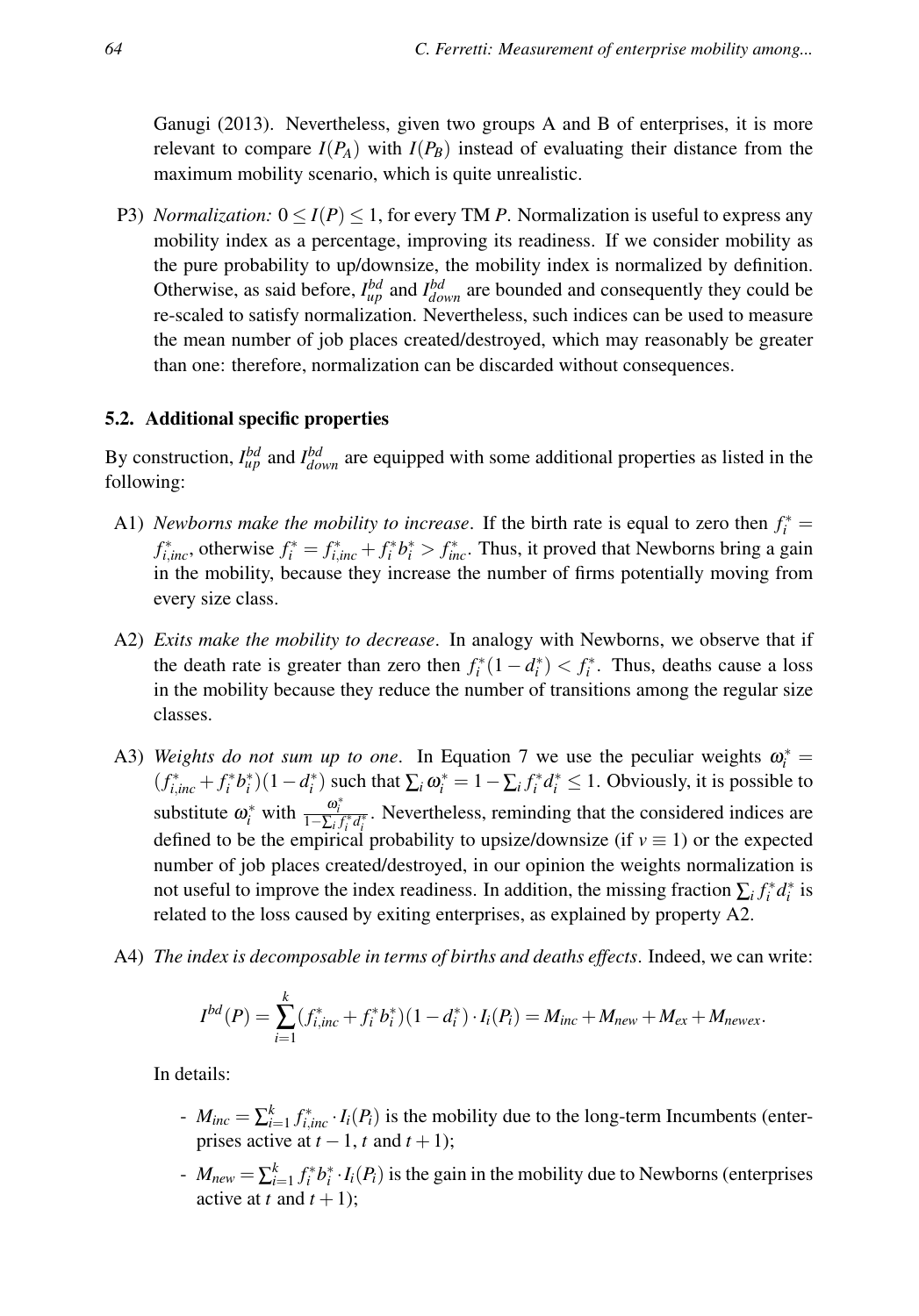- $M_{ex} = -\sum_{i=1}^{k} f_{i, inc}^{*} d_{i}^{*} \cdot I_{i}(P_{i})$  is the loss in the mobility due to exiting Incumbents (enterprises active at  $t - 1$  and  $t$ );
- *i M*<sub>newex</sub> = − $\sum_{i=1}^{k} f_i^* b_i^* d_i^* \cdot I_i(P_i)$  is the loss due to immediately exiting Newborns (enterprises active only at *t*).

Note that the above decomposition is meaningful is we use the not-normalized weights  $\omega_i^*$ , as explained by property A3. Lastly, the same decomposition can be based also on a wider time window, considering for example transitions between  $t$  and  $t + 5$ , instead of  $t + 1$ , with the aim to mirror the official statistics, which often provide information about the cohort of Newborns after five years.

# 6. The mobility of Italian capital-owned manufacturing firms

### 6.1. Data description

Our source is the AIDA database by Bureau van Dijk (https://aida.bvdinfo.com), which collects annual accounts of the Italian enterprises, with a strong prevalence of capital-owned firms. To our knowledge, no other databases are publicly available to observe firms transitions, thus we will focus the analysis on this specific legal form. The last release covers the years 2009 – 2018, and we discard the first and the last year, which are potentially biased. In addition, to reduce the computational effort and for the sake of homogeneity, we select only firms belonging to sectors B - E in NACE Rev. 2 (Industry except Construction) which is considered separately also by the Italian Statistical Office in the annual report (see ISTAT, 2019). Data are cleaned considering only firms having a defined number of employees for every year of activity. As further check, we also exclude enterprises with missing values in the Annual Turnover or in the Balance Sheet Total. Lastly, we discard reactivated firms and firms that ceased by merging or division, with the aim to reproduce the official technique for identifying true births and deaths.

The resulting dataset covers eight years 2010 – 2017 and 52937 enterprises. To make possible the comparison with the official indicators, size categories are defined according to the Eurostat definition in terms of employees: no employees, from 1 to 4, from 5 to 9, more than 10 employees (see Business Demography Database, Eurostat). The observed numbers of transitions are displayed in Table 8 in the Appendix. Unfortunately, we note that enterprises with no employees are severely under-represented in the AIDA dataset with respect to the official data, given that they cover around 14% of the set against 40% on average resulting from the Eurostat database (see section (b) of Table 8). To avoid drawbacks, we thus choose to work with the subset of *Employer Enterprises*, defined as firms with at least one employee, as explained in Eurostat-OECD manual (2007). According to the same manual:

- *"an Employer Enterprise Birth occurs either as an enterprise birth with at least one employee in the year of birth, or as an entry by growth reaching the threshold of one employee"*;
- *"an Employee Enterprise Death occurs either as an enterprise death with at least one employee in the year of death or as an exit by decline, moving below the threshold of one employee"*.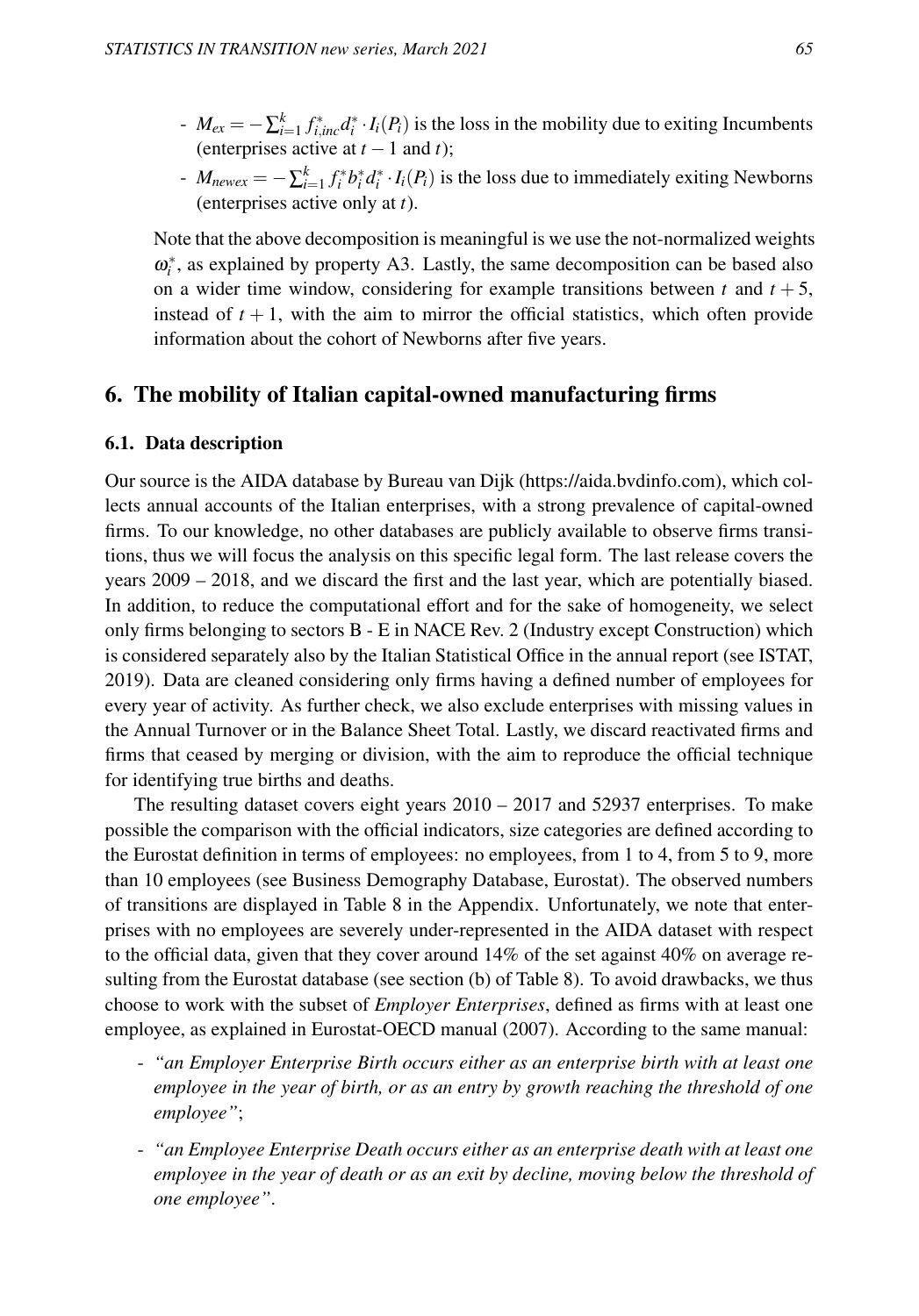Table 1 contains the main indicators about the employer enterprises. Panel A displays the annual fraction of firms moving from each size category. We can see that, except for the first two years, the percentage of "1 – 4" firms  $(51\%$  on average) is similar to official data (56%), whereas percentages regarding the other two classes are reversed, given that " $5 - 9$ " firms represent on average 31% of the AIDA set and less than 20% in the Eurostat data.

Panels C and D contain the annual birth and death rates. Years 2010 and 2011 show exceptional and not explainable values which are consequently excluded in evaluating the average with respect of time. In the remaining years, capital-owned firms result to have a different demography with respect to Eurostat data, being the birth rate very high for small firms and generally higher than the death rate. In opposition, the official Italian turnover rate is always negative, as revealed by the Eurostat's averages (see also ISTAT, 2016, which provides rates disaggregated by size class). Consequently, if only the birth and death rates are considered, Italian capital-owned enterprises seem to enjoy good health, and the economic crisis seems to solely cause the negative turnover of the largest firms since 2012. Reminding that we are working with a specific set of firms (capital-owned employer enterprises belonging to Industry except Constructions), the analysis of the determinants of this quite surprising behaviour goes beyond the scope of this work.

|                  |                                            |                                                 |          |          |          |        |          |          | τ.                    |                       |
|------------------|--------------------------------------------|-------------------------------------------------|----------|----------|----------|--------|----------|----------|-----------------------|-----------------------|
|                  | 2010                                       | 2011                                            | 2012     | 2013     | 2014     | 2015   | 2016     | 2017     | Average               | EUROSTAT <sup>+</sup> |
|                  | PANEL A: Percentage of firms by size class |                                                 |          |          |          |        |          |          |                       |                       |
| From 1 to 4      | 44.60%                                     | 47.99%                                          | 49.61%   | 51.67%   | 52.48%   | 52.39% | 53.62%   | 53.40%   | 50.72%                | 55.81%                |
| From 5 to 9      | 28.13%                                     | 33.00%                                          | 32.21%   | 30.65%   | 30.08%   | 30.89% | 29.92%   | 30.49%   | 30.67%                | 19.31%                |
| 10 or more       | 27.28%                                     | 19.02%                                          | 18.17%   | 17.69%   | 17.43%   | 16.73% | 16.46%   | 16.11%   | 18.61%                | 24.88%                |
| <b>Tot Firms</b> | 17777                                      | 29994                                           | 31360    | 31731    | 32476    | 34225  | 35165    | 36454    | 31148                 | 257407                |
|                  |                                            | PANEL B: Mean number of employees by size class |          |          |          |        |          |          |                       |                       |
| From 1 to 4      | 2.44                                       | 2.47                                            | 2.43     | 2.41     | 2.38     | 2.39   | 2.37     | 2.37     | 2.41                  | 1.83                  |
| From 5 to 9      | 6.48                                       | 6.48                                            | 6.44     | 6.38     | 6.36     | 6.37   | 6.37     | 6.41     | 6.41                  | 6.63                  |
| 10 or more       | 46.67                                      | 42.01                                           | 42.48    | 42.72    | 42.38    | 42.49  | 43.05    | 43.20    | 42.62                 | 46.11                 |
| Tot Employees    | 278034                                     | 339347                                          | 344984   | 341366   | 342697   | 353389 | 360946   | 371102   | 350547                | 3520079               |
|                  |                                            | PANEL C: Birth rate by size class               |          |          |          |        |          |          |                       |                       |
| From 1 to 4      | 20.17%                                     | 53.79%                                          | 12.45%   | 12.24%   | 14.73%   | 17.60% | 13.13%   | 12.93%   | 13.85%*               | 9.35%                 |
| From 5 to 9      | 18.20%                                     | 44.97%                                          | 4.33%    | 5.18%    | 5.52%    | 7.56%  | 4.55%    | 4.96%    | 5.35%*                | 1.90%                 |
| 10 or more       | 5.26%                                      | 14.78%                                          | 1.74%    | 1.51%    | 1.78%    | 1.76%  | 0.97%    | 0.95%    | $1.45\%$ *            | 0.75%                 |
| <b>TOT</b>       | 15.55%                                     | 43.46%                                          | 7.89%    | 8.18%    | 9.70%    | 11.85% | 8.56%    | 8.57%    | $9.12\%$ *            | 5.78%                 |
|                  |                                            | PANEL D: Death rate by size class               |          |          |          |        |          |          |                       |                       |
| From 1 to 4      | 7.06%                                      | 5.32%                                           | 10.39%   | 11.28%   | 10.55%   | 9.16%  | 7.89%    | 9.07%    | $9.72\%$ *            | 10.90%                |
| From 5 to 9      | 4.40%                                      | 2.80%                                           | 4.85%    | 4.67%    | 4.10%    | 3.24%  | 2.60%    | 2.43%    | $3.65\%$ *            | 2.53%                 |
| 10 or more       | 0.80%                                      | 1.12%                                           | 2.05%    | 1.84%    | 1.89%    | 1.48%  | 1.28%    | 1.14%    | $1.61\%$ *            | 1.13%                 |
| <b>TOT</b>       | 4.61%                                      | 3.69%                                           | 7.09%    | 7.58%    | 7.10%    | 6.05%  | 5.22%    | 5.77%    | 6.47%*                | 6.86%                 |
|                  |                                            | PANEL E: Net Turnover (birth rate - death rate) |          |          |          |        |          |          |                       |                       |
| From 1 to 4      | 13.11%                                     | 48.47%                                          | 2.06%    | 0.96%    | 4.18%    | 8.44%  | 5.25%    | 3.86%    | $4.12\%$ <sup>*</sup> | $-1.54%$              |
| From 5 to 9      | 13.80%                                     | 42.17%                                          | $-0.52%$ | 0.51%    | 1.41%    | 4.31%  | 1.95%    | 2.53%    | 1.70%*                | $-0.63%$              |
| 10 or more       | 4.45%                                      | 13.66%                                          | $-0.32%$ | $-0.32%$ | $-0.11%$ | 0.28%  | $-0.31%$ | $-0.19%$ | $-1.61\%$ *           | $-0.38%$              |
| <b>TOT</b>       | 10.94%                                     | 39.77%                                          | 0.79%    | 0.60%    | 2.60%    | 5.80%  | 3.34%    | 2.80%    | $2.66\%$ *            | $-1.08%$              |

Table 1: Main indicators for the Italian capital-owner Employer Enterprises.

Source: Own calculations on the AIDA data.<sup>∗</sup> Averages are calculated excluding 2010 and 2011.

+Source: Eurostat's database "Employer Business Demography by size class (from 2004 onwards, NACE Rev. 2)"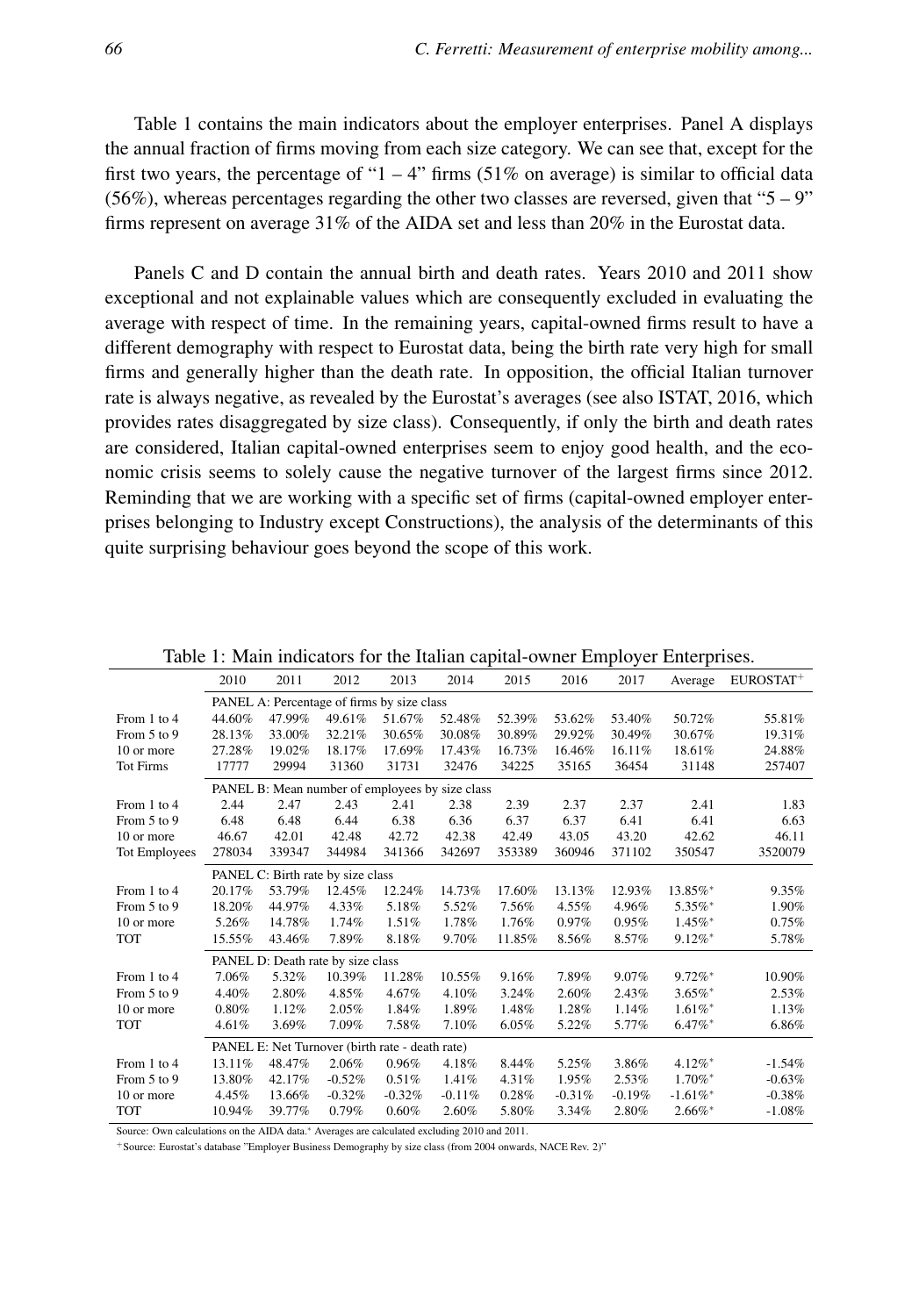# 7. Results

We finally measure the mobility in the set under analysis. Reminding the definition of mobility in the firm size framework, and Equations 3 and 7, we propose to measure the tendency to upsize and create job places in the following way:

$$
I_{up}^{bd} = \sum_{i=1}^{k} (f_{i,inc}^* + f_i^* b_i^*)(1 - d_i^*) \sum_{j>i} p_{ij} v(|j - i|).
$$

As a first step we set  $v(|i - i|) \equiv 1$  to evaluate the probability to move upward. As a second step, in line with the example proposed in Section 3, we choose a suitable  $\nu$  to measure the effort in terms of job places required to upsize. In particular, we propose to define:

 $v(|j - i|) = |$ (mean number of employees in *j*) - (mean number of employees in *i*).

To better explain this choice, consider for example enterprises in the first and in the second size class. On average, they employ respectively 2.41 and 6.41 workers (see Panel B in Table 1). Thus, the mean distance, intended as the size difference, between firms in the first and in the second class is equal to 4. In other words, a firm in the first class is required to hire four employees on average, to move to the second class. Analogous facts hold for *I bd down*.

Figure 1 shows the results of the annual mobility indices (the anomalous values in 2010 – 2011 are discarded). Values are equipped with standard errors obtained simulating 1000 bootstrapped copies of the same set (the index sampling distribution results to be Gaussian as proved in Ferretti, 2014). In the left panel we note that the probability to move towards every direction among size classes is very low, being both the upward and the downward indices not higher that 5%. In particular, the probability to move downward is predominant for active enterprises in 2012, which was the year of economic crisis in Italy (Il Sole 24 Ore, 2013). The same negative peak is reached in the right panel, followed by a recovery during which the mean number of job places created per firm (around 0.4) is neatly higher than the amount of job places destroyed (lower than 0.3). Note also that in 2015 firms have equal probability to upsize or downsize, but upsizing firms involve more job places than the downsizing ones.

From now on we will focus only the concept of mobility intended as the tendency to create or destroy job places. Table 2 contains the mobility indices  $I_{up}^{bd}$  and  $I_{down}^{bd}$  with *v* defined as the mean difference between size classes, decomposed by size category. For every category we also evaluate the corresponding contribution as a percentage of the whole mobility. Note that being aggregated in a unique class, largest firms cannot become even larger and contribute to the upward mobility, as well as smallest enterprises cannot contribute to the downward mobility. Considering the mobility turnover, defined as (job places created job places destroyed), it is worth noting that it mirrors the turnover between the birth rate and the death rate, in the sense that it is positive for the first two size classes, and negative for the largest enterprises. Nevertheless, the total turnover is negative in  $2012 - 2013$ , as revealed by Figure 1.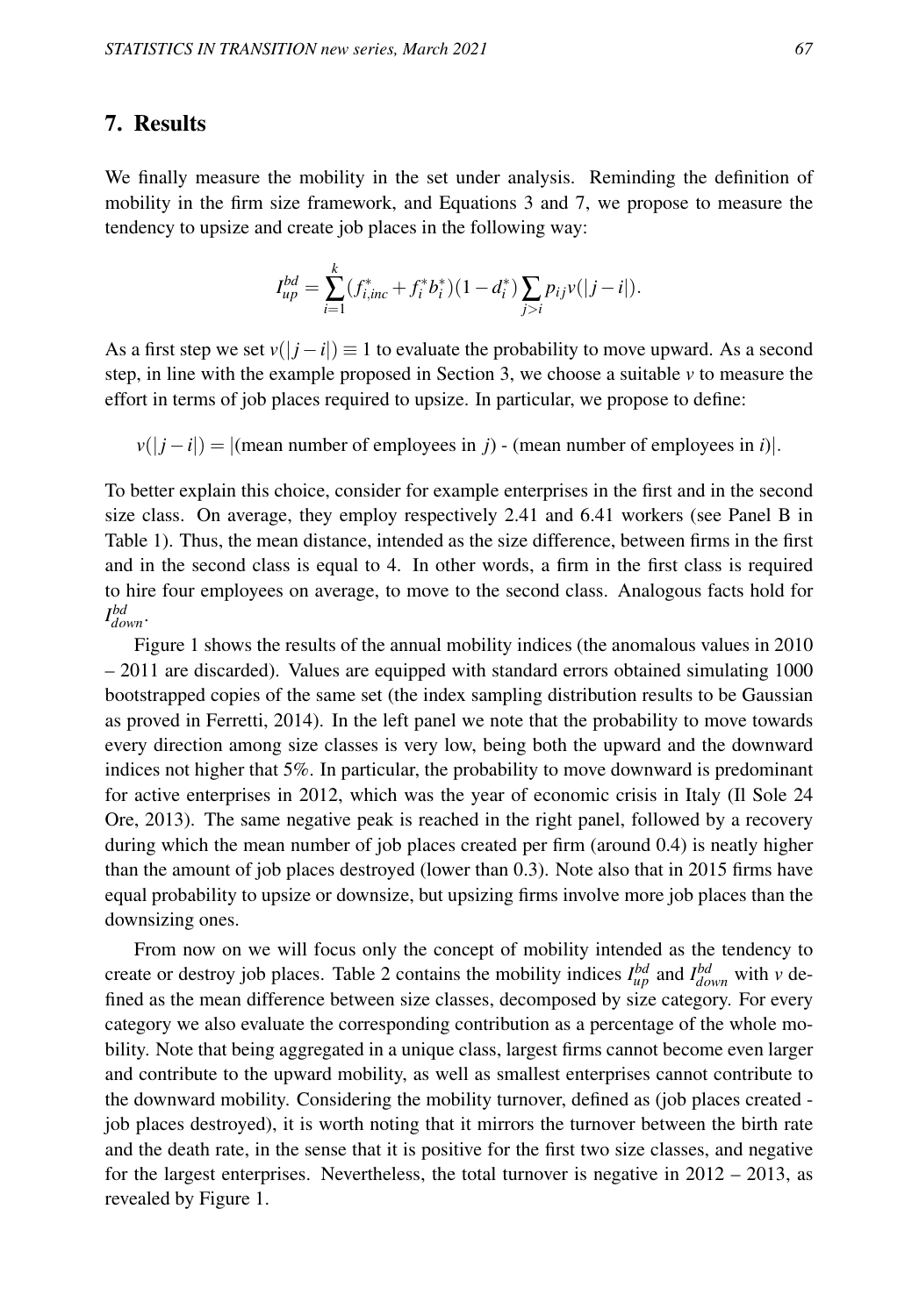

Figure 1: Mobility of Italian capital-owner Employer Enterprises recorded in AIDA. Left panel: yearly probability to move upward (solid line) or downward (dotted line). Right panel: yearly mean number of job places created (solid line) or destroyed (dotted line) per firm.

| No. of employees | $2010 - 11$                                     | $2011 - 12$ | $2012 - 13$ | $2013 - 14$                                                       | $2014 - 15$        | $2015 - 16$ | $2016 - 17$ | Average    |  |  |
|------------------|-------------------------------------------------|-------------|-------------|-------------------------------------------------------------------|--------------------|-------------|-------------|------------|--|--|
|                  | PANEL A: Job places created on average per firm |             |             |                                                                   |                    |             |             |            |  |  |
| From 1 to 4      | 0.3850                                          | 0.1650      | 0.1586      | 0.1968                                                            | 0.2050             | 0.1953      | 0.1985      | $0.1865*$  |  |  |
|                  | 56.08%                                          | 52.91%      | 53.66%      | 49.29%                                                            | 50.18%             | 49.88%      | 49.37%      | 50.67%     |  |  |
| From 5 to 9      | 0.3015                                          | 0.1469      | 0.1370      | 0.2025                                                            | 0.2035             | 0.1963      | 0.2036      | $0.1816*$  |  |  |
|                  | 43.92%                                          | 47.09%      | 46.34%      | 50.71%                                                            | 49.82%             | 50.12%      | 50.63%      | 49.33%     |  |  |
| 10 or more       |                                                 |             |             |                                                                   |                    |             |             |            |  |  |
| TOT              | 0.6865                                          | 0.3119      | 0.2955      | 0.3993                                                            | 0.4084             | 0.3916      | 0.4021      | $0.3681*$  |  |  |
|                  | 100.00%                                         | 100.00%     | 100.00%     | 100.00%                                                           | 100.00%            | 100.00%     | 100.00%     | 100.00%    |  |  |
|                  |                                                 |             |             | PANEL B: Job places destroyed on average per firm                 |                    |             |             |            |  |  |
| From 1 to 4      |                                                 |             |             |                                                                   |                    |             |             |            |  |  |
| From 5 to 9      | 0.1568                                          | 0.1442      | 0.1751      | 0.1498                                                            | 0.1242             | 0.1789      | 0.1315      | $0.1506*$  |  |  |
|                  | 37.35%                                          | 40.02%      | 42.02%      | 44.34%                                                            | 45.61%             | 58.92%      | 52.97%      | 46.61%     |  |  |
| 10 or more       | 0.2630                                          | 0.2160      | 0.2417      | 0.1880                                                            | 0.1480             | 0.1248      | 0.1168      | $0.1725*$  |  |  |
|                  | 62.65%                                          | 59.98%      | 57.98%      | 55.66%                                                            | 54.39%             | 41.08%      | 47.03%      | 53.39%     |  |  |
| <b>TOT</b>       | 0.4199                                          | 0.3602      | 0.4168      | 0.3377                                                            | 0.2722             | 0.3037      | 0.2483      | $0.3231*$  |  |  |
|                  | 100.00%                                         | 100.00%     | 100.00%     | 100.00%                                                           | 100.00%<br>100.00% |             | 100.00%     | 100.00%    |  |  |
|                  |                                                 |             |             | PANEL C: Net turnover (job places created - job places destroyed) |                    |             |             |            |  |  |
| From 1 to 4      | 0.3850                                          | 0.1650      | 0.1586      | 0.1968                                                            | 0.2050             | 0.1953      | 0.1985      | $0.1865*$  |  |  |
| From 5 to 9      | 0.1447                                          | 0.0027      | $-0.0382$   | 0.0527                                                            | 0.0793             | 0.0174      | 0.0721      | $0.0310*$  |  |  |
| 10 or more       | $-0.2630$                                       | $-0.2160$   | $-0.2417$   | $-0.1880$                                                         | $-0.1480$          | $-0.1248$   | $-0.1168$   | $-0.1725*$ |  |  |
| TOT              | 0.2666                                          | $-0.0483$   | $-0.1213$   | 0.0615                                                            | 0.1363             | 0.0879      | 0.1538      | $0.0450*$  |  |  |

Table 2: Mean number of job places created and destroyed per firm, disaggregated by size category. In italic, the corresponding contribution as a percentage of the whole mobility.

<sup>∗</sup> Averages are calculated excluding 2010 – 2011.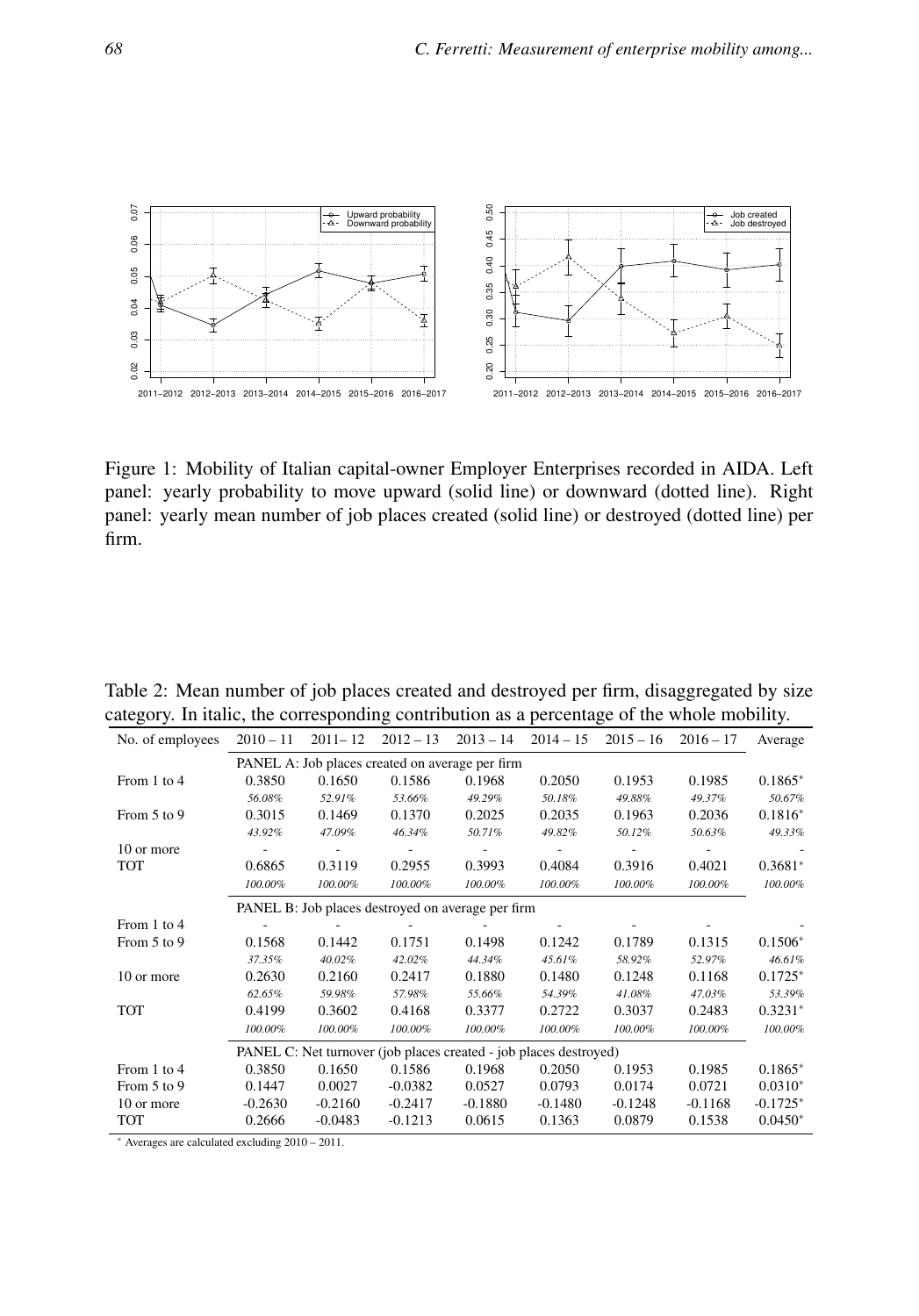Lastly, Table 3 shows the main property of the proposed mobility index: the decomposition in terms of births and deaths. It is relevant that the 2012's negative turnover between job places created and destroyed is mainly caused by Incumbents, which hire (resp. fire) 0.29 (resp. 0.41) employees per firm. On the other hand, newborn firms show a certain liveliness for the whole considered period, creating 0.06 job places per firm on average, against the 0.02 job places destroyed. Nevertheless, their contribution is very small, reflecting the fact that Newborns have to wait some years to become capable to create job places. In addition, until 2014 they cannot withstand the loss due to exiting enterprises. It is also worth noting that exits burden more on the tendency to upsize than the opposite tendency, causing a loss of 0.02 on average in the upsize mobility and of 0.008 in the downsize mobility. These last values can be interpreted as the mobility that exiting enterprises would have had if they had survived. Last, the loss due to immediately exiting firms is negligible.

Table 3: Upsize and downsize mobility decomposition in terms of Incumbents, Newborns and Exiting enterprises.

|                             | $2010 - 11$                            | $2011 - 12$ | $2012 - 13$ | $2013 - 14$ | $2014 - 15$ | $2015 - 16$ | $2016 - 17$ | Average    |  |  |
|-----------------------------|----------------------------------------|-------------|-------------|-------------|-------------|-------------|-------------|------------|--|--|
|                             | Decomposition of the Upward Mobility   |             |             |             |             |             |             |            |  |  |
| $M_{inc}$                   | 0.5887                                 | 0.1637      | 0.2927      | 0.3961      | 0.3959      | 0.3647      | 0.3867      | $0.3333*$  |  |  |
| $M_{new}$                   | 0.1410                                 | 0.1617      | 0.0283      | 0.0382      | 0.0455      | 0.0532      | 0.0378      | $0.0608*$  |  |  |
| $M_{ex}$                    | $-0.0347$                              | $-0.0066$   | $-0.0228$   | $-0.0314$   | $-0.0289$   | $-0.0223$   | $-0.0200$   | $-0.0220*$ |  |  |
| $M_{newex}$                 | $-0.0084$                              | $-0.0069$   | $-0.0026$   | $-0.0036$   | $-0.0040$   | $-0.0040$   | $-0.0025$   | $-0.0039*$ |  |  |
|                             | Decomposition of the Downward Mobility |             |             |             |             |             |             |            |  |  |
| $M_{inc}$                   | 0.3854                                 | 0.2678      | 0.4186      | 0.3375      | 0.2705      | 0.2954      | 0.2460      | $0.3173*$  |  |  |
| $M_{new}$                   | 0.0438                                 | 0.0990      | 0.0122      | 0.0110      | 0.0098      | 0.0162      | 0.0073      | $0.0285*$  |  |  |
| $M_{\scriptscriptstyle PT}$ | $-0.0079$                              | $-0.0044$   | $-0.0135$   | $-0.0104$   | $-0.0078$   | $-0.0074$   | $-0.0049$   | $-0.0080*$ |  |  |
| $M_{newex}$                 | $-0.0014$                              | $-0.0022$   | $-0.0005$   | $-0.0004$   | $-0.0003$   | $-0.0005$   | $-0.0002$   | $-0.0008*$ |  |  |

<sup>∗</sup> Averages are calculated excluding 2010 – 2011.

## 8. Conclusion and discussion

Here, we propose a descriptive index for measuring the mobility in an evolving set of enterprises taking into account the impact of demographic events. Firms are subdivided into *k* size classes, and we define "mobility" as the tendency to upsize (or downsize) together with the capability to create (or destroy) job places: in this sense the proposed index is flexible enough and can be used for measuring both the probability to upsize/downsize and the expected number of job places created/destroyed. The index is characterized by two main parameters: the weights used to measure the contribution of every size class to the mobility as a whole, and the function which quantifies the distance among size classes. Here, we mathematically prove that weights can be chosen as functions of the birth and death rates, which consequently make the mobility respectively increase and decrease. We also propose to measure the distance among size classes as the mean difference in the number of employees. As a case study, we measure the upward and downward mobility of a set of Italian capital-owned Employer Enterprises in the years  $2010 - 2017$ . Results show that if only birth and death rates are considered, the effect of the economic crisis is not perceived, being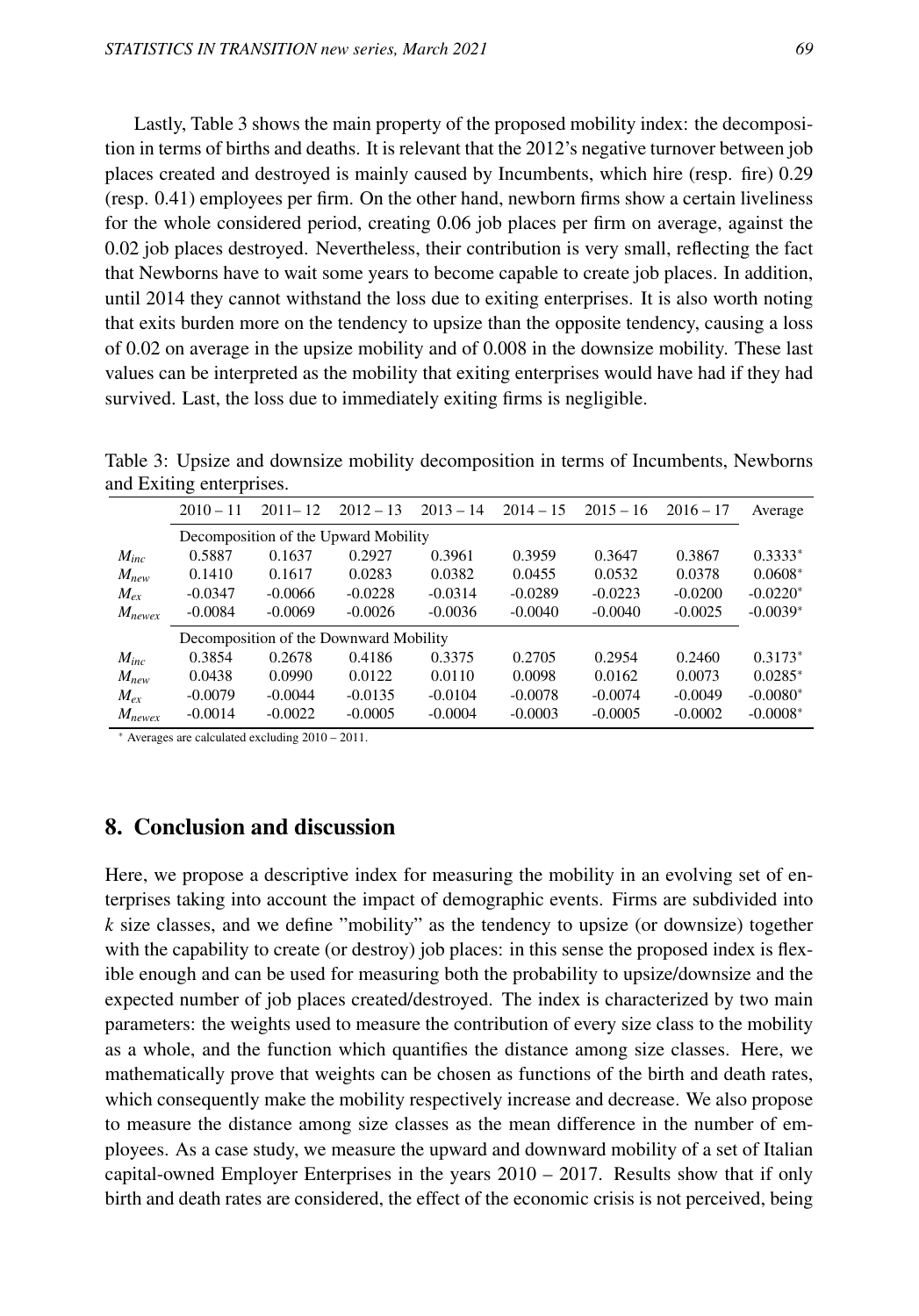the turnover always positive, in contrast with the official results, which are used as benchmark. On the other hand, the new index furnishes a description which correctly mirrors the mainstream idea about the effect of the economic crisis in the years 2010 - 2017.

This work is an initial attempt to formalize the effect of birth/death events on the degree of mobility of an evolving set, using transition matrices. We do not aim to analyze the determinants of the observed mobility values, rather we try to propose an alternative tool for practitioners to better measure the mobility in the presence of demographic events. Generally speaking, the construction of a mobility indicator depends on two main issues: 1) the field of application and 2) the specific feature we are interested in (turbulence, prevailing direction, speed of convergence toward an equilibrium, if it exists, see Ferretti, 2012 for more details). For example, in Geweke et al. (1986) time-continuous economic variables are considered, together with an underlying Markov Chain model; in Ferretti and Ganugi (2013) the proposed mobility measure is thought to grasp both the direction and the distance covered moving from the *i*-th to *j*-th category; lastly, Paul (2019) refers to the case of income mobility and attaches the highest weight to mobility of poorest workers. Here, we aim to build a suitable tool for empirical applications: with this in mind we avoid specific assumptions about any possible underlying model ruling the transitions among categories. Furthermore, as explained before, our proposal is based on the fundamental idea that mobility strictly depends on the number of moving individuals: consequently, births and deaths represent respectively a gain and a loss in the whole degree of mobility. In addition, we suppose that individuals are independent one from each other in terms of birth's, death's and transition's probabilities, and that the newborns effect on the mobility is one-year lagged. Such hypotheses are considered valid having in mind the firm size dynamics. For future research they may be questioned and generalized to other relevant issues, for example considering the interaction and the competition among firms. In addition, possible further developments will consider a theoretical description of the birth and death probabilities through suitable probabilistic models, as in Duncan and Lin (1972), and a robustness/inferential analysis of the proposed index.

# References

- ADELMAN, I., (1958). A stochastic analysis of the size distribution of firms. J Am Stat Ass, 53(284), pp. 893–904.
- BARTHOLOMEW, D. J., (1982). Stochastic Models for Social Processes, 3rd ed. London, Wiley.
- BOURGUIGNON, F., MORRISSON, C., (2002). Inequality among World Citizens. Am Econ Rev, 92(4), pp. 727–744.
- EUROSTAT BUSINESS DEMOGRAPHY, retrieved from https:// ec.europa.eu/eurostat/web/structural-business-statistics/business-demography, accessed May, 18, 2020.
- CHEN, Y., COWELL F., (2017). Mobility in China. Rev Income Wealth, 63, pp. 203–218.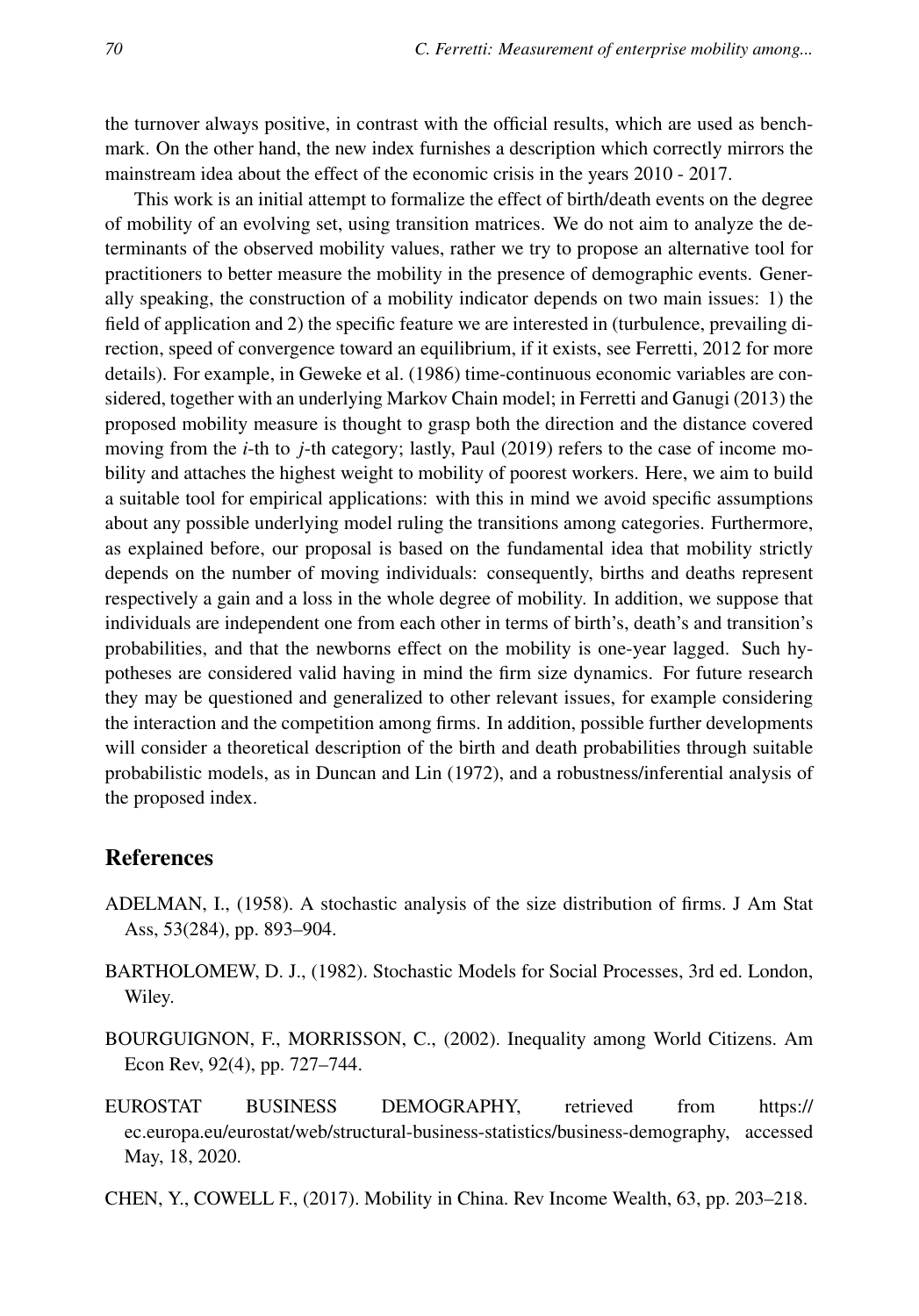COWELL, F., FLACHAIRE E., (2018) Measuring Mobility. Quant Econ, 9, pp. 865–901.

- DUNCAN G., LIN L., (1972). Inference for Markov chains having stochastic entry and exit. J Am Stat Ass, 67(340), pp. 761–767.
- EUROSTAT OECD, (2007). Manual on Business Demography Statistics, Luxembourg: Office for Official Publications of the European Communities, ISBN: 978-92-79-04726- 8.
- FERRETTI, C., (2012). Mobility as prevailing direction for transition matrices. Stat Appl,  $10(1)$ , pp.  $67-79$ .
- FERRETTI, C., (2014). Sampling properties of the directional mobility index and the income of Italian families. Statistica, 4, pp. 455–466.
- FERRETTI, C., GANUGI, P., (2013). A new mobility index for transition matrices. Stat Method Appl, 22(3), pp. 403–425.
- FERRETTI, C., GABBI, G., GANUGI, P., SIST, F., VOZZELLA, P., (2019). Credit Risk Migration and Economic Cycles. Risks, 7(109), pp. 1–18.
- FIELDS, G., OK, E., (1996). The Meaning and Measurement of Income Mobility. J Econ Th, 71(2), pp. 349–377.
- FORMBY, J.P., SMITH, W.J., ZHENG, B., (2004). Mobility measurement, transition matrices and statistical inference. J Econometrics, 120, pp. 181–205.
- GEWEKE, J., MARSHALL, R., ZARKIN, G., (1986). Mobility Indices in Continuous Time Markov Chains. Econometrica, 54(6), pp. 1407–1423.
- GOMES, P., (2012). Labour Market Flows: Facts from the United Kingdom. Labour Economics, 19(2), pp. 165–175.
- ISTAT, (2016). Demografia d'impresa 2009–2014. Tech. rep., Centro diffusione dati.
- ISTAT, (2019). Demografia d'impresa 2012–2017. Tech. rep., Centro diffusione dati.
- IL SOLE 24 ORE, 26th March 2013, https://st.ilsole24ore.com/art/notizie/2013-03- 26/italia-paese-colpito-crisi-123024.shtml#comments.
- JAFRY, Y., SCHUERMANN, T., (2004). Measurement, estimation and comparison of credit migration matrices. J Bank Financ, 28(11), pp. 2603–2639.
- MACCHIARELLI, C., WARD-WARMENDINGER, M., (2014). Transitions in labour market status in EU labour markets. IZA J Eur Labour Stud, 3(1), pp. 1–17.
- PAUL, S., (2019). A measure of Income Mobility based on Transition Matrices and application to China and the United States. J Asia Pacific Econ., 25(3), pp. 389–401.
- PRAIS, S. J., (1955). Measuring social mobility. J Roy Stat Soc, Series A, part I, 188, pp. 56–66.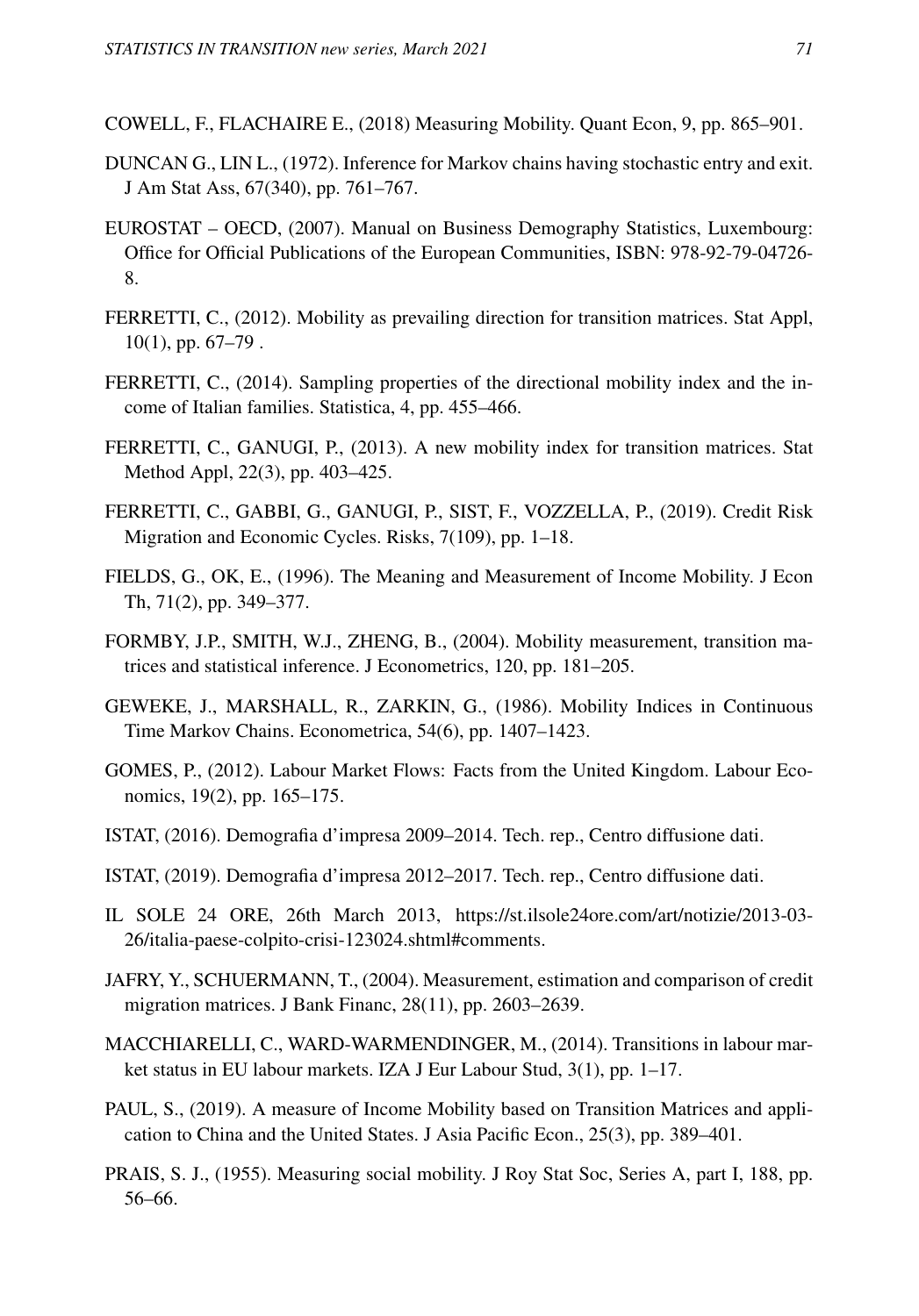- SHOEN, R. (1988). Practical uses of Multistate Population Models. Ann Rev Sociol, 14, pp. 341–361.
- SCHLUTER, C., (1998). Statistical inference with mobility indices. Econ Lett, 59, pp. 157– 162.
- SHORROCKS, A., (1978). The measurement of Mobility. Econometrica, 46(5), pp. 1013 1024.
- SHORROCKS, A., (1982). On the distance between income distributions [inequality measures between income distributions with applications]. Econometrica 50(5), pp. 1337– 1339.
- VIOLI, R., (2008). Credit Ratings Transition in Structured Finance. J Financ Transf, 22, pp. 1–36.